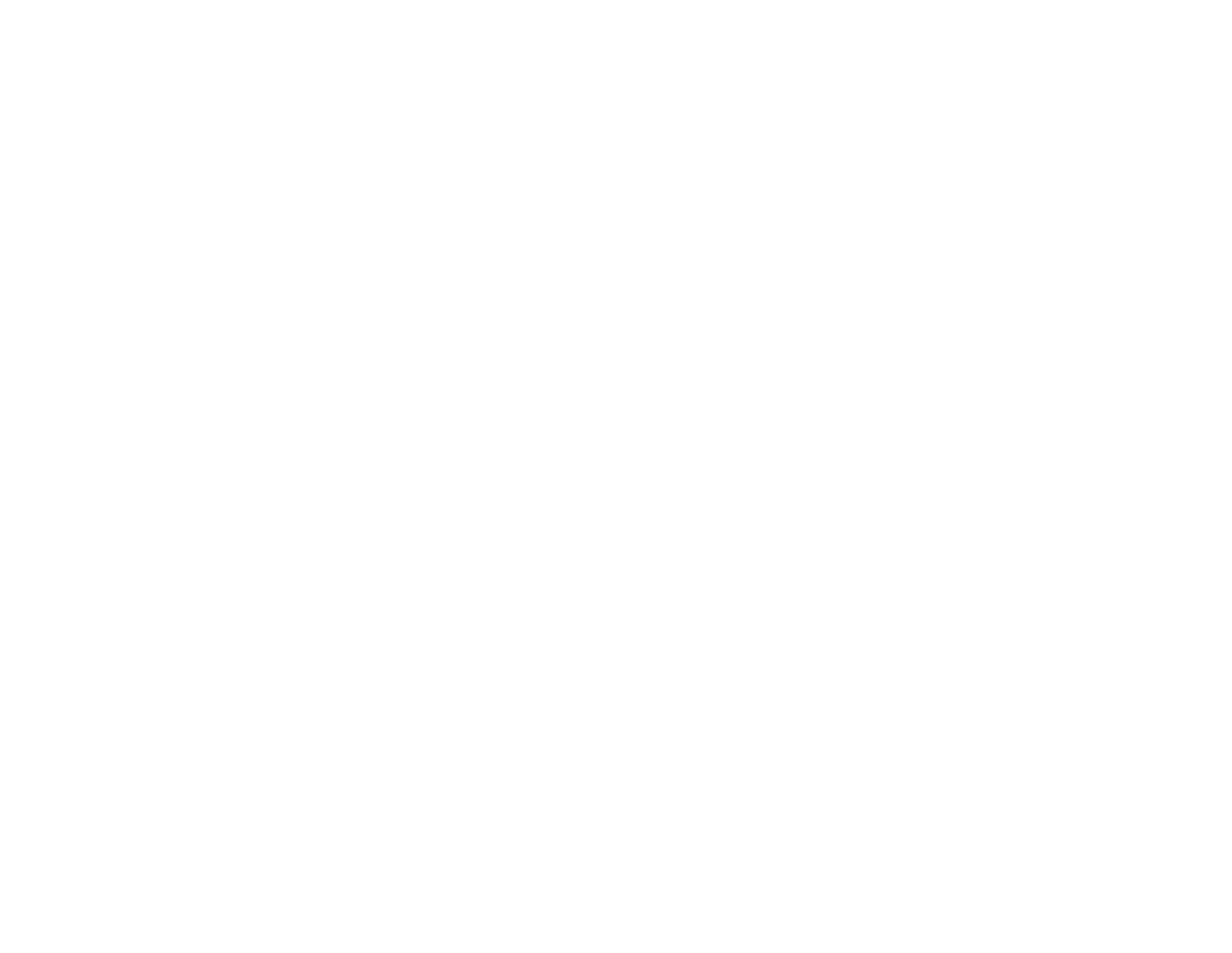Section I: Executive Summary **Page 5** and the section I: Executive Summary Percent of Your Students Ready for College-Level Coursework Five Year Trends—Percent of Students Who Met College Readiness Benchmarks Five Year Trends—Average ACT Scores Five Year Trends—Average ACT Scores by Level of Preparation Five Year Trends—Percent and Average Composite Score by Race/Ethnicity Percent of Students in College Readiness Standards Score Ranges Average ACT College Reportable Scores by Test Session Duration Percent of Students Who Met College Readiness Benchmark Scores by Test Session Duration Section II: Academic Achievement **Page 11** Page 11 ACT Score Distributions, Cumulative Percentages, Averages, and Quartile Values Average ACT Composite Scores for Race/Ethnicity by Level of Preparation Average ACT Scores by Race/Ethnicity Percent of Students in College Readiness Standards Score Ranges Average ACT Scores by Gender Percent of Students Who Met College Readiness Benchmark Scores by Gender College Readiness Benchmark Percent and Average ACT Scores by Overall High School Curriculum College Readiness Benchmark Percent and Average ACT Scores by Content-Specific Curriculum Section III: College Readiness & Impact of Course Rigor Page 17 Percent of Students Who Met ACT College Readiness Benchmark Scores by Race/Ethnicity Average ACT Scores and Average ACT Score Changes by Common Course Patterns College Readiness Percents by Common Course Patterns Section IV: Career and Educational Aspirations **Page 25** Page 25 Distribution of Planned Educational Majors for All Students by College Plans Average ACT Composite Scores for Racial/Ethnic Groups by Post-Secondary Educational Aspirations Students' Score Report Preferences at Time of Testing Section V: Optional Writing Test Results **Page 29** Page 29 Average ACT English and Writing Scores by Race/Ethnicity and Gender for students who took ACT Writing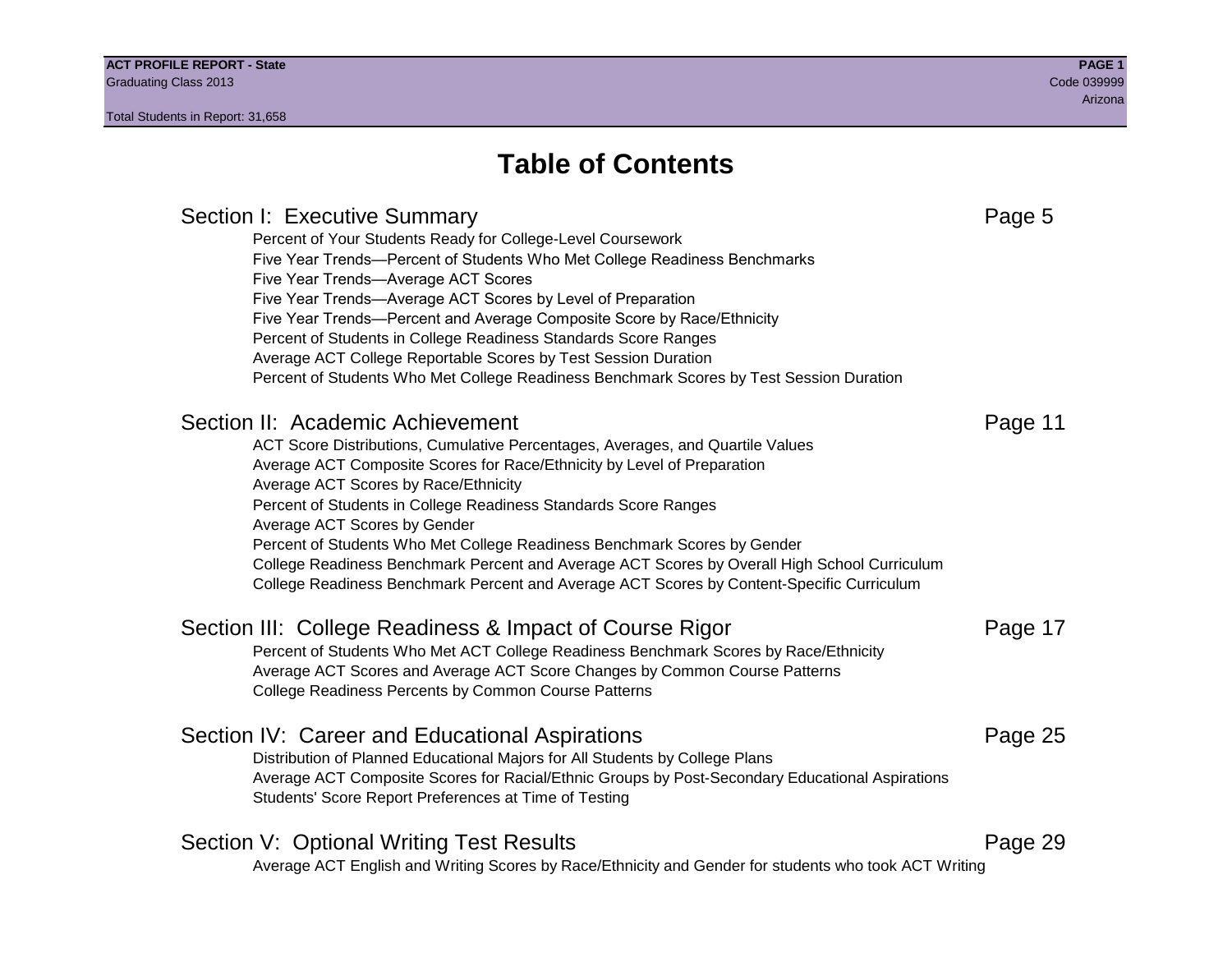This report provides information about the performance of your 2013 graduating seniors who took the ACT as sophomores, juniors, or seniors; and self-reported at the time of testing that they were scheduled to graduate in 2013. Beginning with the Graduating Class of 2013, all students whose scores are college reportable, both standard and extended time tests, are now included in the report.

This report focuses on:

**Performance** - student test performance in the context of college readiness

**Access** - number of your graduates exposed to college entrance testing and the percent of race/ethnicity participation

**Course Selection** - percent of students pursuing a core curriculum

**Course Rigor** - impact of rigorous coursework on achievement

**College Readiness** - percent of students meeting ACT College Readiness Benchmark Scores in each content area

**Awareness** - extent to which student aspirations match performance

**Articulation** - colleges and universities to which your students send test results

Each year, test data for a school, district, and the state represents a different cohort of students. ACT encourages educators to focus on trends (3, 5, 10 years), not year-to-year changes. Such changes can represent normal – even expected – fluctuations. On the other hand, trend lines offer more insight into what is happening in a school, district, or the state.

Furthermore, ACT encourages educators to measure student performance in the context of college readiness measures. The focus should be on the number and percentage of students who met or exceeded ACT's College Readiness Benchmark Scores, a measure that is much more meaningful and understandable than an average composite score for a group of students.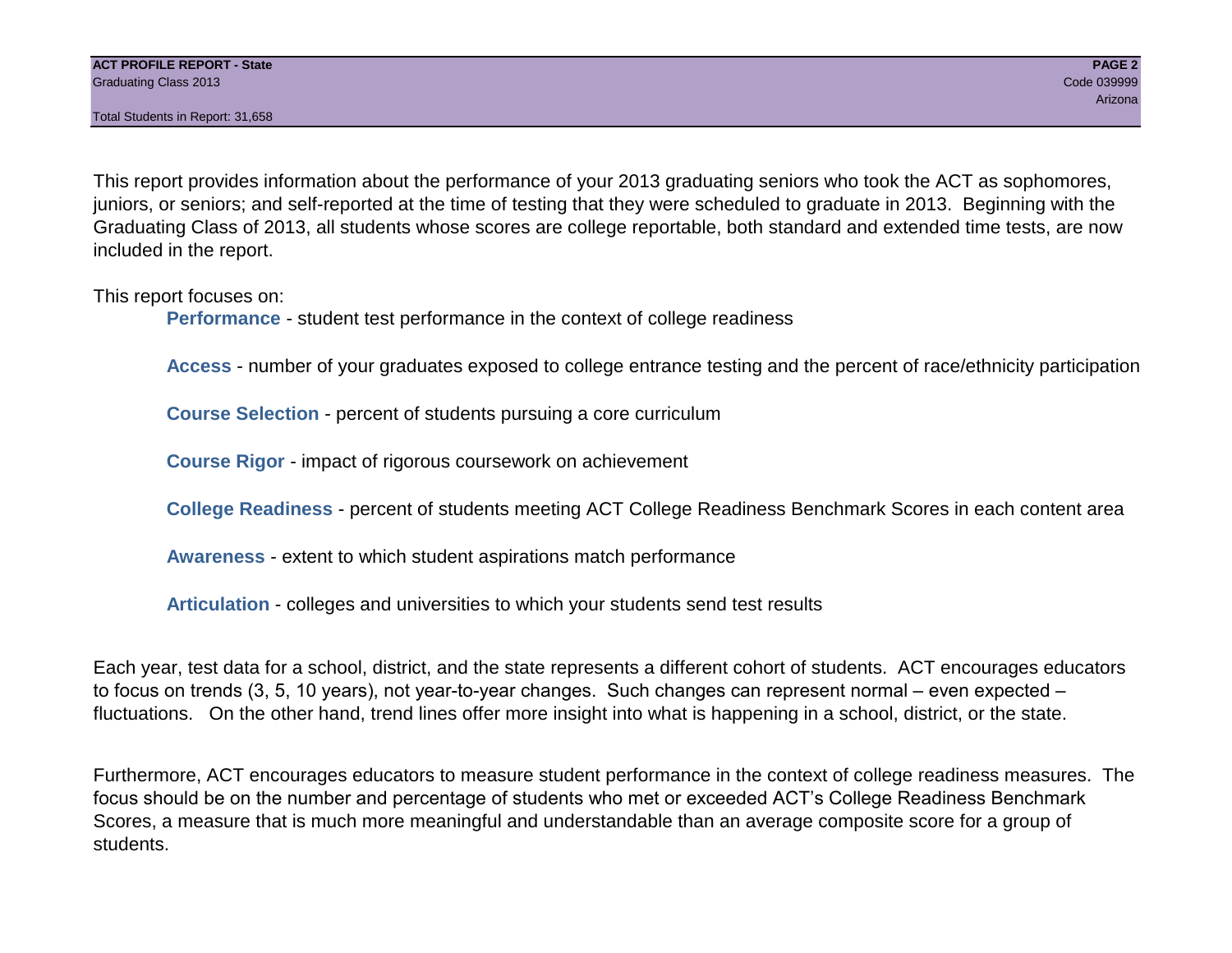# **The ACT is a curriculum-based measure of college readiness. ACT components include:**

Tests of academic achievement in English, math, reading, science, and writing (optional) High school grade and course information Student Profile Section Career Interest Inventory

# **The ACT:**

Every few years, ACT conducts the **ACT National Curriculum Survey** to ensure its curriculum-based assessment tools accurately measure the skills high school teachers teach and instructors of entry-level college courses expect. The ACT is the only college readiness test designed to reflect the results of such a survey.

ACT's **College Readiness Standards** are sets of statements intended to help students, parents and educators understand the meaning of test scores. The standards relate test scores to the types of skills needed for success in high school and beyond. They serve as a direct link between what students have learned and what they are ready to do next. The ACT is the only college readiness test for which scores can be tied directly to standards. *Connecting College Readiness Standards to the Classroom* interpretive guides can be found at www.act.org/standard/infoserv.html.

Only the ACT reports **College Readiness Benchmark Scores** – A benchmark score is the minimum score needed on an ACT subject-area test to indicate a 50% chance of obtaining a B or higher or about a 75% chance of obtaining a C or higher in the corresponding credit-bearing college courses, which include English Composition, Algebra, Social Science and Biology. These scores were empirically derived based on the actual performance of students in college. The College Readiness Benchmark Scores, updated for 2013, are:

| College Course/Course Area | <b>ACT Test</b> | <b>Benchmark Score</b> |
|----------------------------|-----------------|------------------------|
| <b>English Composition</b> | English         | 18                     |
| Algebra                    | Mathematics     | 22                     |
| <b>Social Sciences</b>     | Reading         | 22                     |
| Biology                    | Science         | 23                     |

For more information, go to www.act.org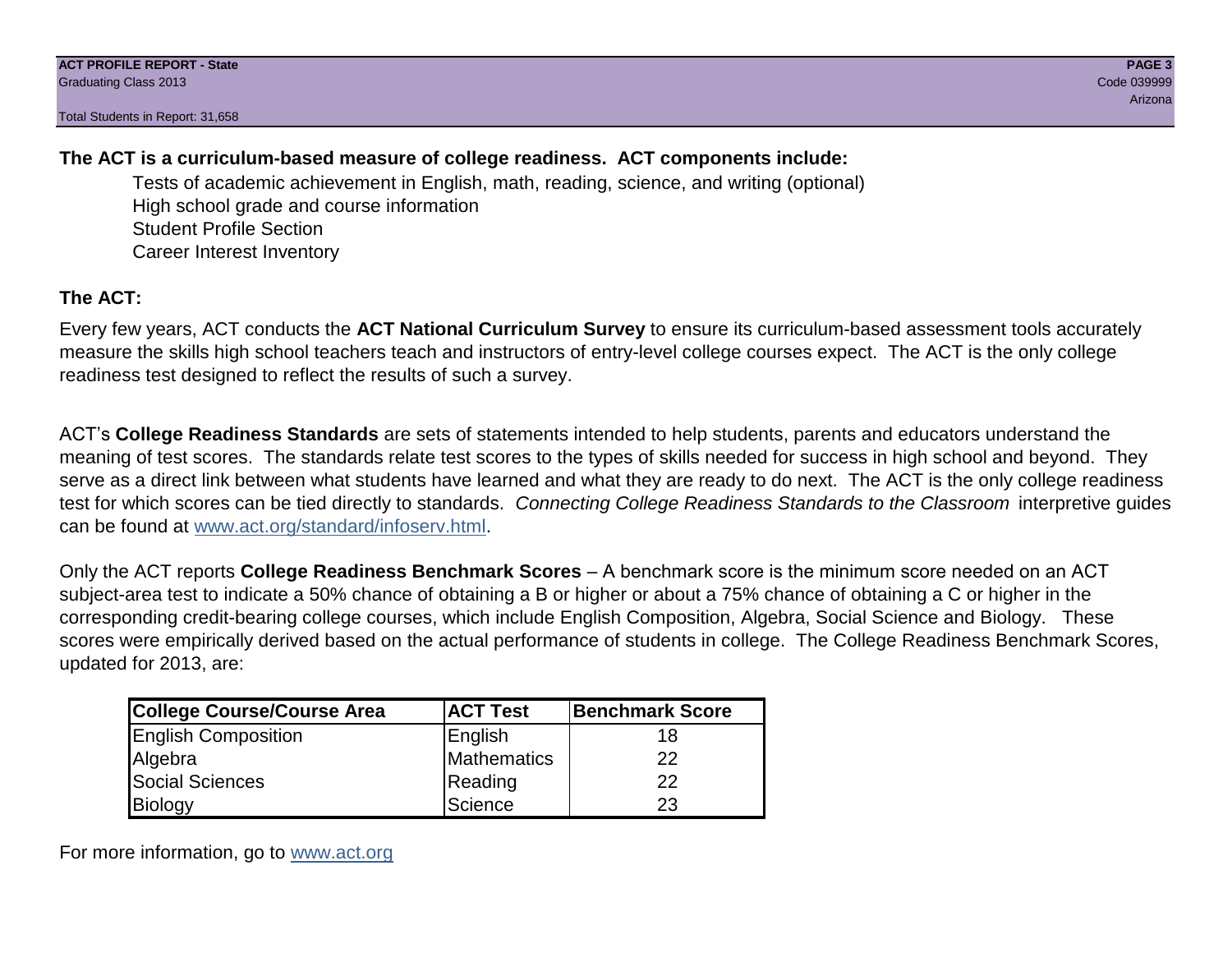# **How to Improve Scores and Increase College Readiness**

21% of your students met all four ACT College Readiness Benchmark Scores (Table 1.1). To improve students' scores and increase the percentage of students identified as college ready, ACT suggests:

PROVIDING ACCESS FOR ALL STUDENTS TO TAKE THE ACT: 31,658 of your students are included in this report (the 'cohort'). Increasing access insures that more students have the opportunity to consider college and allows the reader to use this report to evaluate how well courses and instructional programs are preparing students for college and work.

MAKING CORE CURRICULUM A PRIORITY: Emphasize the need for all students to develop college and work ready skills, regardless of postsecondary aspirations. 60% of the students in the cohort reported taking courses that would be considered 'Core or More' (Table 1.4).

MAKING SURE STUDENTS ARE TAKING THE RIGHT KINDS OF COURSES: Table 3.2 reports 5% of the cohort took less than three years of math courses. Of these students, 10% were college ready. 10% of the cohort reported taking a course sequence of Algebra I, Algebra II, and Geometry. 9% of these students were college ready. In comparison, 47% of the students who took 3 or more years of math beyond Algebra I, Algebra II, and Geometry were college ready. Getting more students ready for Algebra prior to 9th grade will increase the chances that students will be prepared for and take advanced-level math courses.

Similarly, Table 3.2 reports 21% of the cohort took less than three years of natural science courses. 17% of these students were college ready. In comparison, 34% of students who took at least three years of science coursework were college ready.

EVALUATING RIGOR OF COURSES: Table 2.6 reports the percentage of students falling in each of the ACT College Readiness Standards score ranges. For example, approximately 53% of the cohort fall into the lowest three Mathematics score ranges. To increase these students' achievement, identify the standards they should focus on next by accessing ACT's College Readiness Standards at www.act.org/standard.

PLAN GUIDANCE ACTIVITIES BASED ON STUDENTS' CAREER AND COLLEGE ASPIRATIONS: Data in Tables 4.1 and 4.2 enable the reader to determine if aspirations are consistent with academic performance and whether among students with similar aspirations, academic performance is consistent across racial/ethnic groups.

For more information on interpreting data in this report, or to learn how ACT can help your students improve their readiness for college and the workplace, contact ACT Customer Service at 319-337-1309 or customerservices@act.org.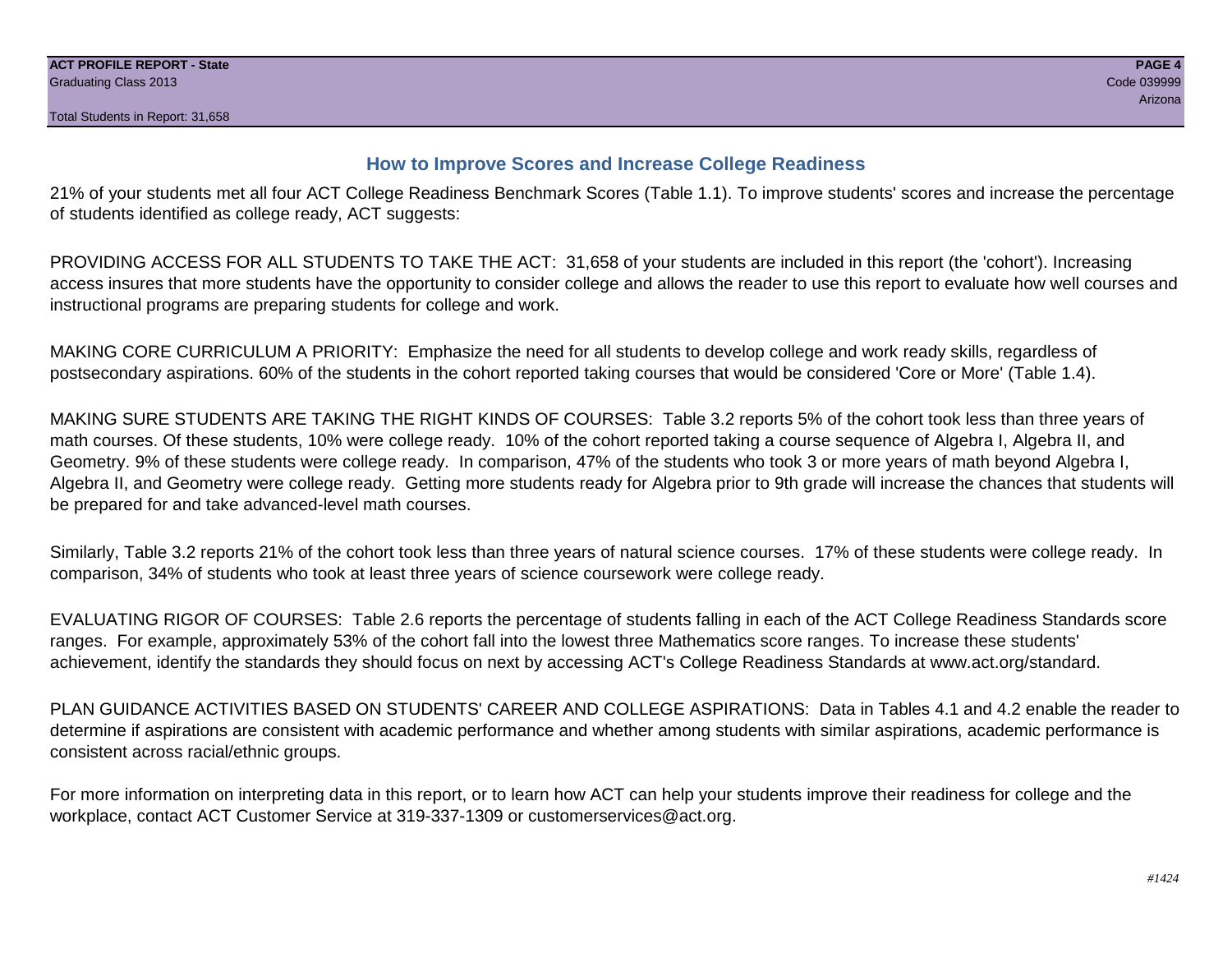**ACT PROFILE REPORT - State: SECTION I, EXECUTIVE SUMMARY PAGE 5** Graduating Class 2013 Code 039999

Total Students in Report: 31,658

arizona de la construcción de la construcción de la construcción de la construcción de la construcción de la c

# Section I Executive Summary

Beginning with the Graduating Class of 2013, all students whose scores are college reportable, both standard and extended time tests, are now included. Also beginning with the 2013 Graduating Class data, College Readiness Benchmarks for Reading and Science were updated to reflect the most recent college coursework research.

> To find the results of only standard time or extended time test takers, refer to Tables 1.7 and 1.8 on page 10.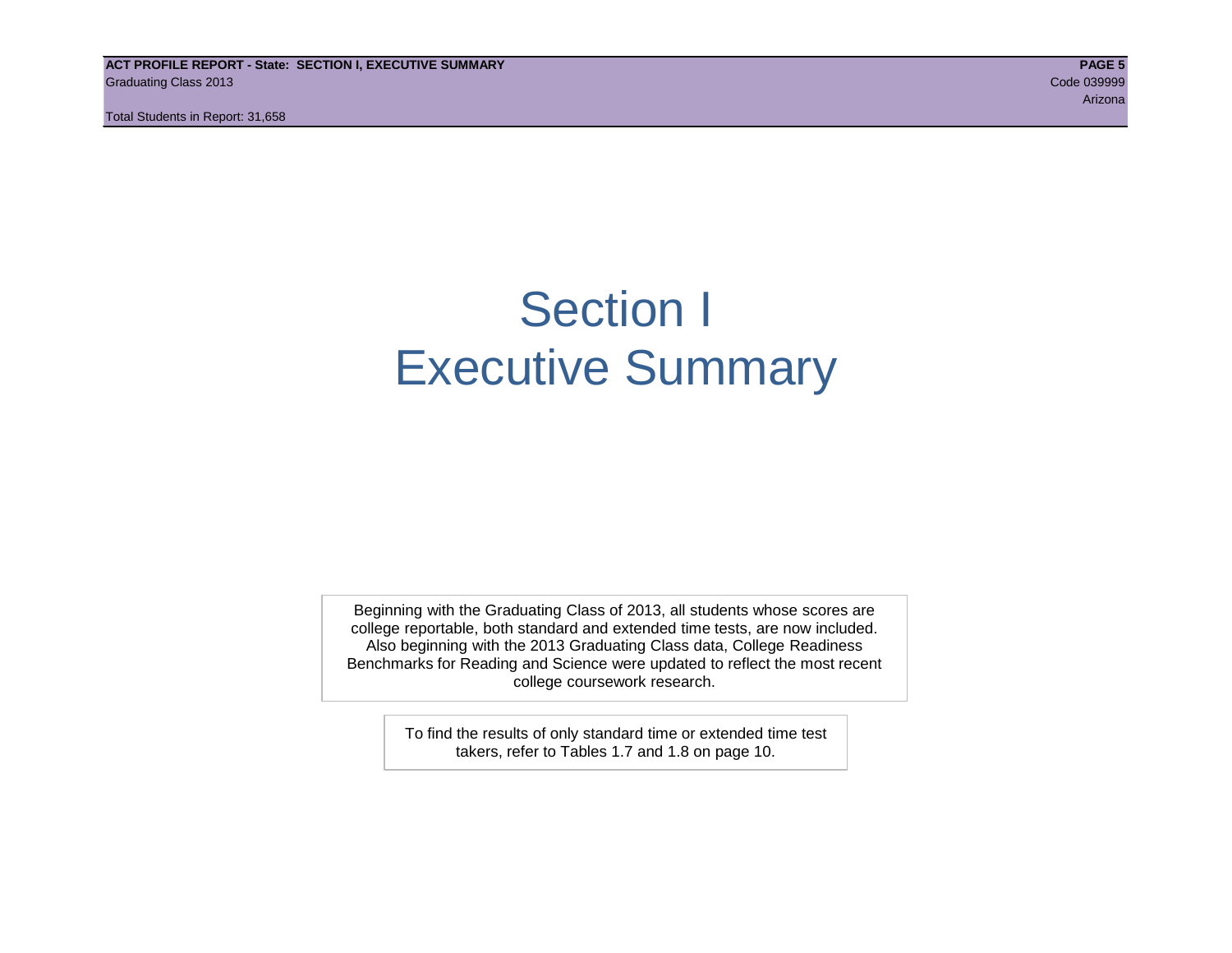#### **ACT PROFILE REPORT - State: SECTION I, EXECUTIVE SUMMARY PAGE 6** Graduating Class 2013 Code 039999

Total Students in Report: 31,658



#### **Figure 1.1. Percent of Your Students Ready for College-Level Coursework**

**A benchmark score is the minimum score needed on an ACT subject-area test to indicate a 50% chance of obtaining a B or higher or about a 75% chance of obtaining a C or higher in the corresponding credit-bearing college course.**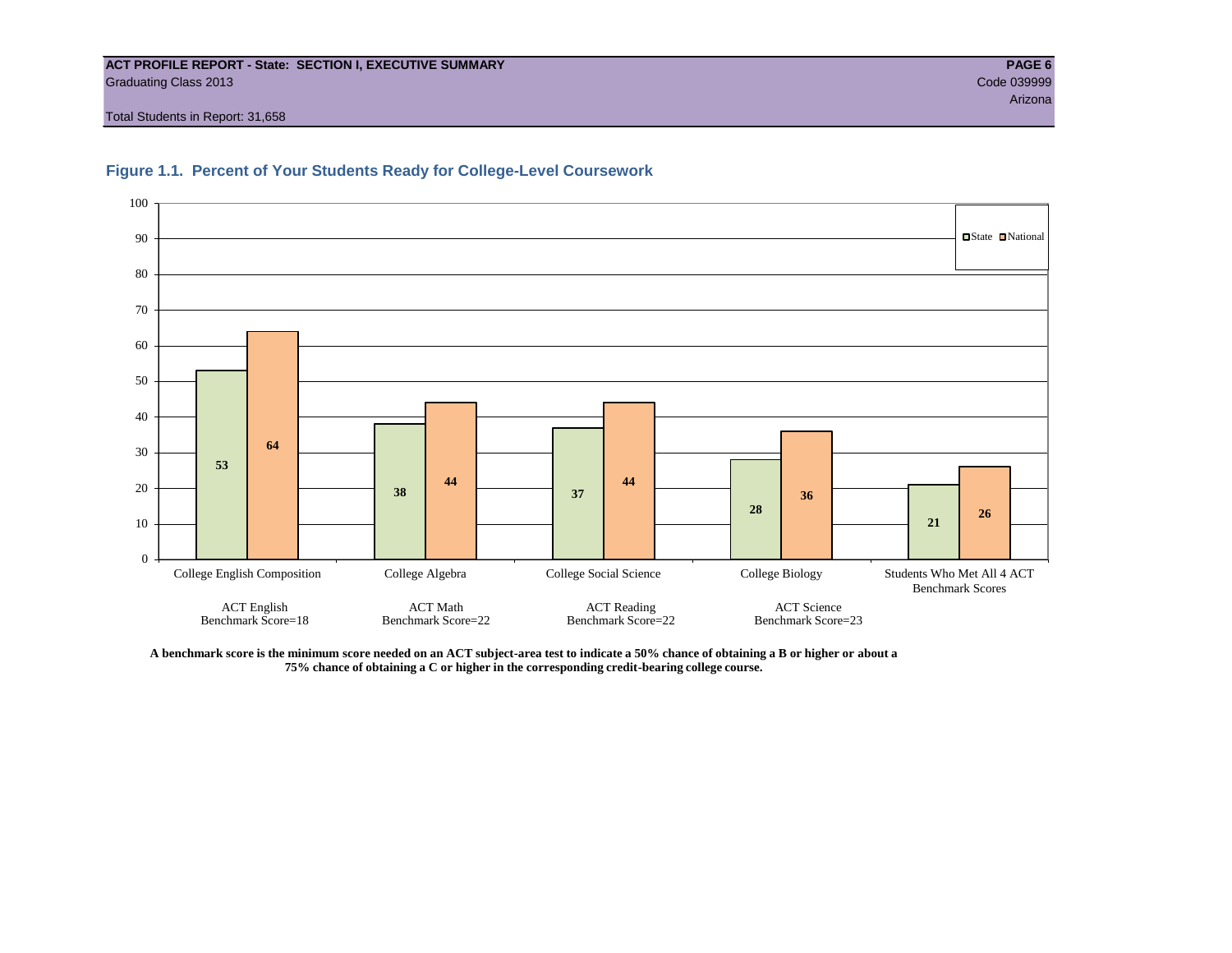#### **ACT PROFILE REPORT - State: SECTION I, EXECUTIVE SUMMARY PAGE 7** Graduating Class 2013 Code 039999

arizona a sensa a sensa a sensa a sensa a sensa a sensa a sensa a sensa a sensa a sensa a sensa a Arizona. Ari

Total Students in Report: 31,658

|      |              | <b>Number of Students</b> |              | <b>Percent Who Met Benchmarks</b> |                    |          |              |          |                |          |                     |          |  |  |
|------|--------------|---------------------------|--------------|-----------------------------------|--------------------|----------|--------------|----------|----------------|----------|---------------------|----------|--|--|
|      |              | <b>Tested</b>             |              | <b>English</b>                    | <b>Mathematics</b> |          | Reading      |          | <b>Science</b> |          | <b>Met All Four</b> |          |  |  |
| Year | <b>State</b> | <b>National</b>           | <b>State</b> | National                          |                    | National | <b>State</b> | National |                | National | <b>State</b>        | National |  |  |
| 2009 | 12,550       | ,480,469                  | 73           | 67                                | 52                 | 42       | 60           | 53       | 30             | 28       | 26                  | 23       |  |  |
| 2010 | 23,303       | .568.835                  | 56           | 66                                | 39                 | 43       | 46           | 52       | 23             | 29       | 19                  | 24       |  |  |
| 2011 | 27,952       | ,623,112                  | 53           | 66                                | 39                 | 45       | 43           | 52       | 22             | 30       | 18                  | 25       |  |  |
| 2012 | 29,876       | .666,017                  | 54           | 67                                | 39                 | 46       | 42           | 52       | 23             | 31       | 20                  | 25       |  |  |
| 2013 | 31,658       | 1,799,243                 | 53           | 64                                | 38                 | 44       | 37           | 44       | 28             | 36       | 21                  | 26       |  |  |

# **Table 1.1. Five Year Trends—Percent of Students Who Met College Readiness Benchmarks**

# **Table 1.2. Five Year Trends—Average ACT Scores**

|      |              | <b>Number of Students</b> |              |                 |                    | <b>Average ACT Scores</b> |                |                 |                |          |                  |          |  |  |  |
|------|--------------|---------------------------|--------------|-----------------|--------------------|---------------------------|----------------|-----------------|----------------|----------|------------------|----------|--|--|--|
|      |              | Tested                    |              | <b>English</b>  | <b>Mathematics</b> |                           | <b>Reading</b> |                 | <b>Science</b> |          | <b>Composite</b> |          |  |  |  |
| Year | <b>State</b> | National                  | <b>State</b> | <b>National</b> |                    | <b>National</b>           | <b>State</b>   | <b>National</b> | <b>State</b>   | National | <b>State</b>     | National |  |  |  |
| 2009 | 12.550       | .480.469                  | 21.3         | 20.6            | 22.1               | 21.0                      | 22.4           | 21.4            | 21.3           | 20.9     | 21.9             | 21.1     |  |  |  |
| 2010 | 23,303       | .568.835                  | 18.9         | 20.5            | 20.4               | 21.0                      | 20.2           | 21.3            | 19.9           | 20.9     | 20.0             | 21.0     |  |  |  |
| 2011 | 27.952       | ,623,112                  | 18.6         | 20.6            | 20.3               | 21.1                      | 19.9           | 21.3            | 19.6           | 20.9     | 19.7             | 21.1     |  |  |  |
| 2012 | 29,876       | .666,017                  | 18.6         | 20.5            | 20.3               | 21.1                      | 19.7           | 21.3            | 19.5           | 20.9     | 19.7             | 21.1     |  |  |  |
| 2013 | 31,658       | 1,799,243                 | 18.5         | 20.2            | 20.3               | 20.9                      | 19.6           | 21.1            | 19.4           | 20.7     | 19.6             | 20.9     |  |  |  |

# **Table 1.3. Five Year Trends—Average ACT Scores Nationwide**

|      | <b>Number of Students</b> |                | <b>Average ACT Scores</b> |         |                |                  |  |  |  |  |  |  |
|------|---------------------------|----------------|---------------------------|---------|----------------|------------------|--|--|--|--|--|--|
| Year | Tested                    | <b>English</b> | <b>Mathematics</b>        | Reading | <b>Science</b> | <b>Composite</b> |  |  |  |  |  |  |
| 2009 | ,480,469                  | 20.6           | 21.0                      | 21.4    | 20.9           | 21.1             |  |  |  |  |  |  |
| 2010 | ,568,835                  | 20.5           | 21.0                      | 21.3    | 20.9           | 21.0             |  |  |  |  |  |  |
| 2011 | ,623,112                  | 20.6           | 21.1                      | 21.3    | 20.9           | 21.1             |  |  |  |  |  |  |
| 2012 | ,666,017                  | 20.5           | 21.1                      | 21.3    | 20.9           | 21.1             |  |  |  |  |  |  |
| 2013 | ,799,243                  | 20.2           | 20.9                      | 21.1    | 20.7           | 20.9             |  |  |  |  |  |  |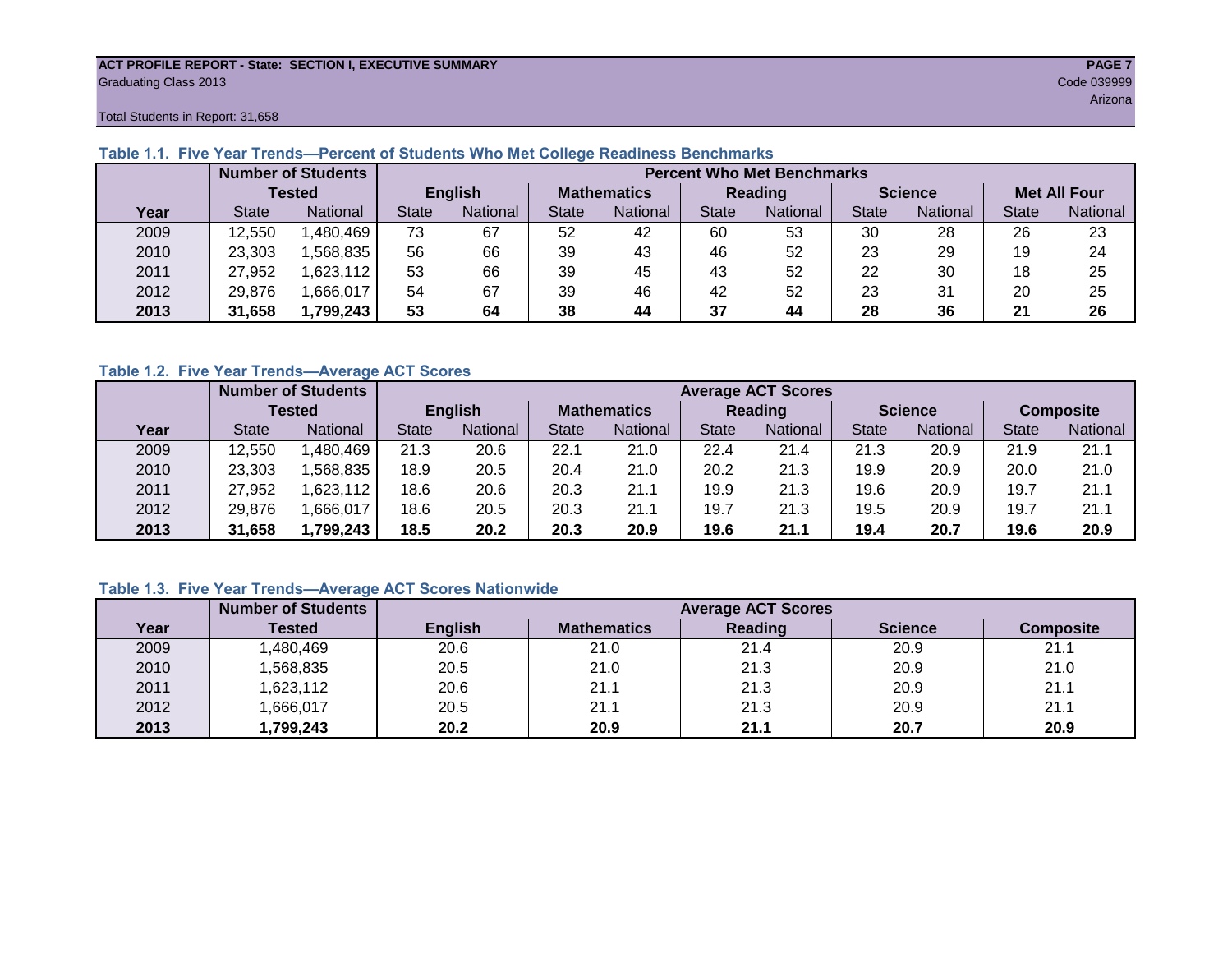#### **ACT PROFILE REPORT - State: SECTION I, EXECUTIVE SUMMARY PAGE 8** Graduating Class 2013 Code 039999

#### Total Students in Report: 31,658

|      |         |                                     |      |                      |                | <b>Average ACT Scores</b> |                    |           |                |           |                |           |                  |           |  |  |
|------|---------|-------------------------------------|------|----------------------|----------------|---------------------------|--------------------|-----------|----------------|-----------|----------------|-----------|------------------|-----------|--|--|
|      |         | <b>Number of Students</b><br>Tested |      | Percent <sup>2</sup> | <b>English</b> |                           | <b>Mathematics</b> |           | <b>Reading</b> |           | <b>Science</b> |           | <b>Composite</b> |           |  |  |
|      |         |                                     | Core | Less                 |                |                           |                    |           |                |           |                |           |                  |           |  |  |
|      | Core or | Less than                           | or   | than                 | Core or        | Less than                 | Core or            | Less than | Core or        | Less than | Core or        | Less than | Core or          | Less than |  |  |
| Year | More    | Core                                | More | Core                 | More           | Core                      | More               | Core      | More           | Core      | More           | Core      | More             | Core      |  |  |
| 2009 | 9,883   | 2,542                               | 79   | 20                   | 21.8           | 19.6                      | 22.6               | 20.5      | 22.8           | 20.9      | 21.8           | 19.9      | 22.4             | 20.4      |  |  |
| 2010 | 14.617  | 7.327                               | 63   | 31                   | 20.5           | 16.2                      | 21.7               | 18.3      | 21.6           | 18.0      | 21.1           | 17.8      | 21.3             | 17.7      |  |  |
| 2011 | 16,314  | 8,995                               | 58   | 32                   | 20.5           | 15.9                      | 21.8               | 18.1      | 21.4           | 17.7      | 21.0           | 17.5      | 21.3             | 17.4      |  |  |
| 2012 | 18,138  | 9.204                               | 61   | 31                   | 20.4           | 16.7                      | 21.7               | 18.3      | 21.3           | 17.6      | 20.9           | 17.6      | 21.2             | 17.5      |  |  |
| 2013 | 18.945  | 9,410                               | 60   | 30                   | 20.3           | 16.3                      | 21.7               | 18.4      | 21.3           | 17.6      | 20.8           | 17.6      | 21.2             | 17.6      |  |  |

# **Table 1.4. Five Year Trends—Average ACT Scores by Level of Preparation**

<sup>1</sup>"Core or More" results correspond to students taking four or more years of English AND three or more years each of math, social studies, and natural science.

 $2$ Percent of all students tested. Numbers will not add up to 100% due to student non-response.

# **Table 1.5. Five Year Trends—Percent and Average Composite Score by Race/Ethnicity**

|                                        | 2009   |      | 2010 |        | 2011 |      |        | 2012          |      |        | 2013 |      |        |     |      |
|----------------------------------------|--------|------|------|--------|------|------|--------|---------------|------|--------|------|------|--------|-----|------|
|                                        |        | $\%$ | Avg  | N      | %    | Ava  | N      | $\frac{9}{6}$ | Avg  | Ν      | %    | Ava  | N      | %   | Avg  |
| <b>All Students</b>                    | 12.550 | 100  | 21.9 | 23.303 | 100  | 20.0 | 27.952 | 100           | 19.7 | 29.876 | 100  | 19.7 | 31.658 | 100 | 19.6 |
| Black/African American                 | 544    |      | 18.5 | 1,045  | 4    | 17.5 | ,209   | 4             | 17.4 | 1,312  | 4    | 17.0 | 1,380  |     | 17.1 |
| American Indian/Alaska Native          | 920    |      | 17.2 | .449.  | 6    | 16.3 | 340. ا | 5             | 16.3 | ,328   | 4    | 16.5 | 1,312  |     | 16.4 |
| White                                  | 7.111  | 57   | 23.3 | 10,568 | 45   | 22.3 | 11.617 | 42            | 22.3 | 11.797 | 39   | 22.3 | 12.210 | 39  | 22.3 |
| Hispanic/Latino                        | 2.244  | 18   | 19.8 | 6,653  | 29   | 17.4 | 9,469  | 34            | 17.2 | 11.676 | 39   | 17.4 | 12.312 | 39  | 17.4 |
| Asian                                  | 540    |      | 23.5 | 792    | 3    | 22.5 | 973    | 3             | 22.7 | 1,015  |      | 22.4 | 1.070  |     | 22.5 |
| Native Hawaiian/Other Pacific Islander |        |      |      |        | 0    |      | 21     |               | 19.5 | 108    |      | 17.8 | 139    | 0   | 18.9 |
| Two or more races                      | 434    |      | 21.8 | 1.012  | 4    | 20.3 | 1.171  | 4             | 20.7 | 994    | ົ    | 21.2 | 1,099  |     | 20.9 |
| Prefer not to respond/No response      | 757    |      | 22.4 | .784.  | 8    | 18.5 | 2,152  | 8             | 18.5 | .646   | 6    | 19.7 | 2,136  |     | 18.2 |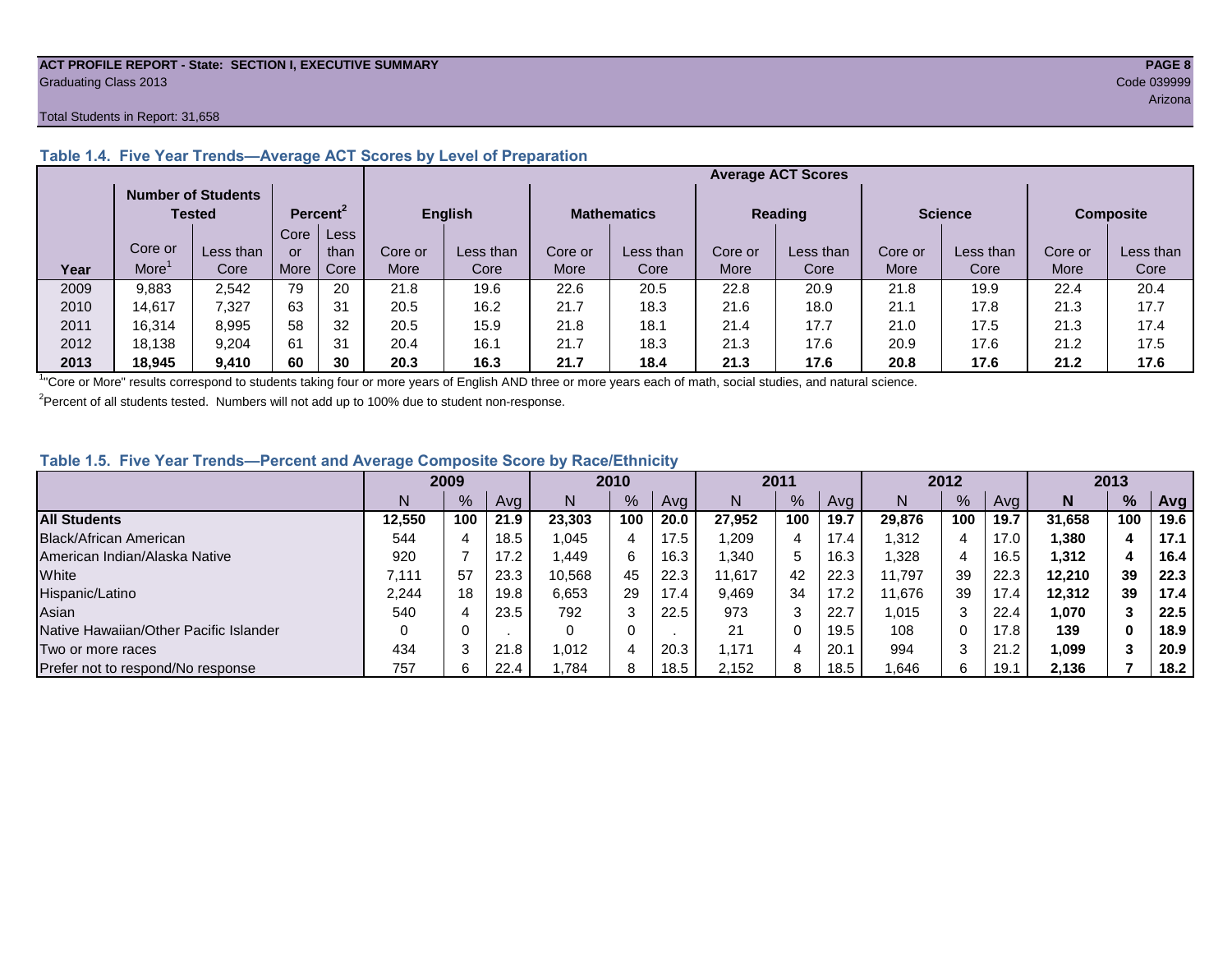#### **ACT PROFILE REPORT - State: SECTION I, EXECUTIVE SUMMARY PAGE 9 Graduating Class 2013** Code 039999 Code 039999

arizona a sensa a sensa a sensa a sensa a sensa a sensa a sensa a sensa a sensa a sensa a sensa a sensa a sens

#### Total Students in Report: 31,658

# **Table 1.6. Percent of Students in College Readiness Standards Score Ranges**

| <b>CRS</b>    | <b>English</b>      | <b>Mathematics</b>                    | <b>Reading</b>      | <b>Science</b>      |
|---------------|---------------------|---------------------------------------|---------------------|---------------------|
| Range         | (Benchmark = $18$ ) | (Benchmark = $22$ )                   | (Benchmark = $22$ ) | $(Benchmark = 23)$  |
|               | 100%                | 100%                                  | 100%                | 100%                |
| $1 - 12$      | 50%<br>22%<br>13%   | 50%<br>$1\%$<br>$1\%$                 | 50%<br>15%<br>$8\%$ | 50%<br>11%<br>$7\%$ |
|               | $0\%$               | $0\%$                                 | $0\%$               | 0%                  |
| $13 - 15$     | 100%                | 100%                                  | 100%                | 100%                |
|               | 50%<br>15%<br>13%   | 50%<br>18%<br>14%                     | 50%<br>17%<br>13%   | 50%<br>14%<br>10%   |
|               | $0\%$               | $0\%$                                 | $0\%$               | $0\%$               |
|               | 100%                | 100%                                  | 100%                | 100%                |
| $16 - 19$     | 50%<br>18%<br>18%   | 34%<br>33%<br>50%                     | 50%<br>21%<br>20%   | 26%<br>50%<br>23%   |
|               | $0\%$               | $0\%$                                 | $0\%$               | $0\%$               |
|               | 100%                | 100%                                  | 100%                | 100%                |
| $20 - 23$     | 50%<br>25%<br>21%   | 50%<br>19%<br>19%                     | 50%<br>24%<br>21%   | 30%<br>26%<br>50%   |
|               | $0\%$               | $0\%$                                 | $0\%$               | $0\%$               |
| 24-27         | 100%                | 100%                                  | 100%                | 100%                |
|               | 50%<br>16%<br>13%   | 50%<br>21%<br>19%                     | 50%<br>15%<br>13%   | 50%<br>20%<br>16%   |
|               | 0%                  | 0%                                    | $0\%$               | 0%                  |
| 28-32         | 100%                | 100%                                  | 100%                | 100%                |
|               | 50%<br>10%<br>7%    | 50%<br>$9\%$<br>7%                    | 50%<br>13%<br>10%   | 50%<br>$8\%$<br>6%  |
|               | $0\%$               | $0\%$                                 | $0\%$               | $0\%$               |
|               | 100%                | 100%                                  | 100%                | 100%                |
| 33-36         | 50%                 | 50%                                   | 50%                 | 50%                 |
|               | 5%<br>3%<br>$0\%$   | $3%$<br>2%<br>$0\%$                   | 5%<br>4%<br>$0\%$   | 1%<br>2%<br>0%      |
|               | 100%                | 100%                                  | 100%                | 100%                |
| % At or Above | 64%<br>53%          | 44%                                   | 44%                 |                     |
| Benchmark     | 50%                 | 38%<br>50%                            | 37%<br>50%          | 36%<br>50%<br>28%   |
|               | $0\%$               | 0%                                    | $0\%$               | $0\%$               |
|               |                     | $=$ State<br><b>Contract Contract</b> | $=$ National        |                     |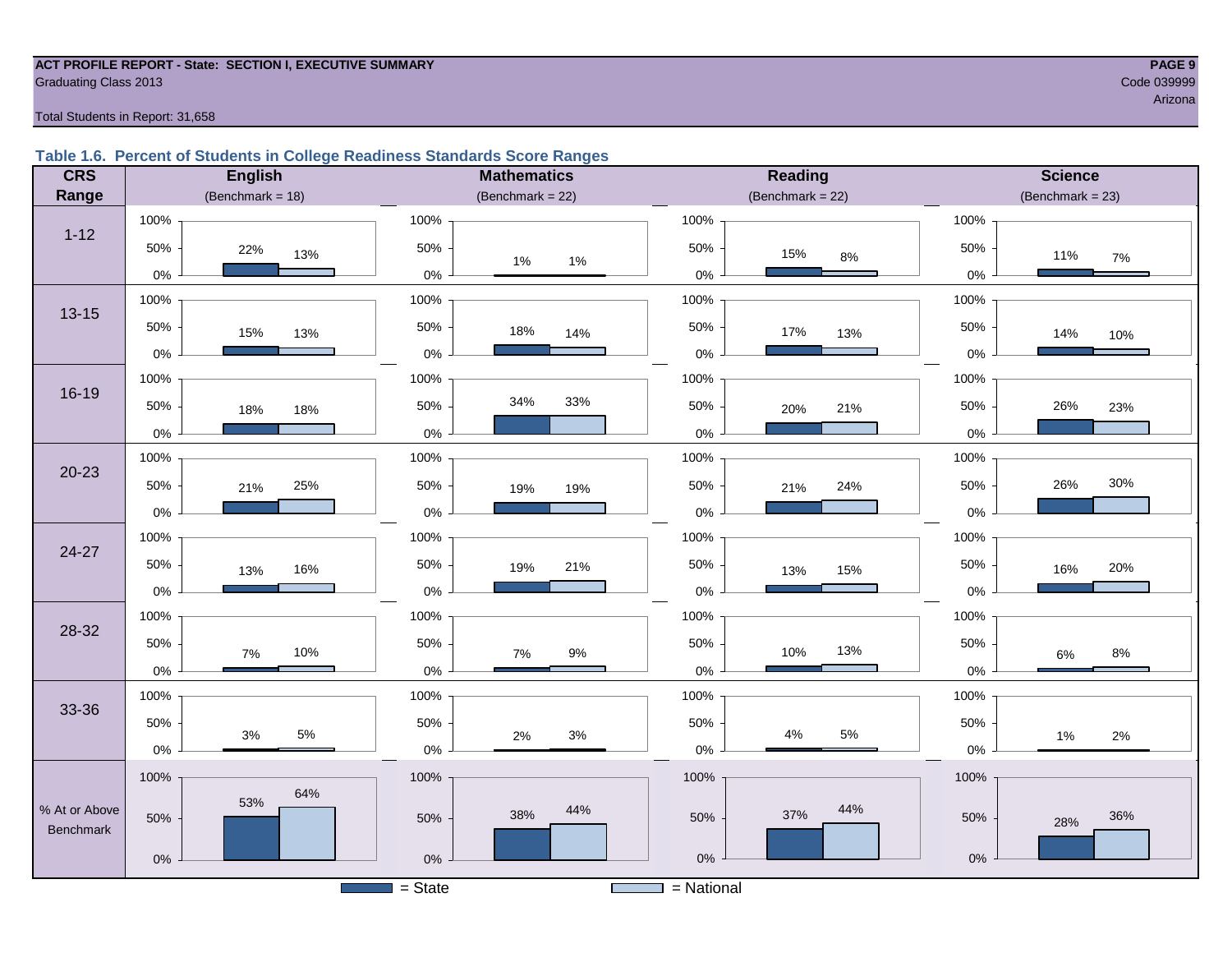#### **ACT PROFILE REPORT- State: SECTION II, ACADEMIC ACHIEVEMENT PAGE 10** Graduating Class 2013 Code 039999

Total Students in Report: 31,658

| <b>Student Group</b> | <b>Test Session</b>  |           |         | <b>Average ACT Scores</b> |             |         |         |           |  |  |  |  |
|----------------------|----------------------|-----------|---------|---------------------------|-------------|---------|---------|-----------|--|--|--|--|
|                      | <b>Duration</b>      | N         | Percent | English                   | Mathematics | Reading | Science | Composite |  |  |  |  |
|                      | <b>Standard Time</b> | 31,345    | 99      | 18.5                      | 20.3        | 19.6    | 19.4    | 19.6      |  |  |  |  |
| <b>State</b>         | <b>Extended Time</b> | 313       |         | 15.1                      | 17.7        | 17.3    | 17.4    | 17.0      |  |  |  |  |
|                      | Total                | 31,658    | 100     | 18.5                      | 20.3        | 19.6    | 19.4    | 19.6      |  |  |  |  |
|                      | <b>Standard Time</b> | 1,727,041 | 96      | 20.4                      | 21.0        | 21.3    | 20.9    | 21.0      |  |  |  |  |
| <b>National</b>      | <b>Extended Time</b> | 72,202    | 4       | 15.9                      | 17.7        | 18.1    | 17.9    | 17.5      |  |  |  |  |
|                      | Total                | ,799,243  | 100     | 20.2                      | 20.9        | 21.1    | 20.7    | 20.9      |  |  |  |  |

# **Table 1.7. Average ACT College Reportable Scores by Test Session Duration**

# **Table 1.8. Percent of Students Who Met College Readiness Benchmark Scores by Test Session Duration**

| <b>Student Group</b> | <b>Test Session</b>  |         | <b>Percent of Students</b> | Met     |         |          |
|----------------------|----------------------|---------|----------------------------|---------|---------|----------|
|                      | <b>Duration</b>      | English | Mathematics                | Reading | Science | All Four |
|                      | <b>Standard Time</b> | 53      | 39                         | 37      | 28      | 21       |
| <b>State</b>         | <b>Extended Time</b> | 30      | 20                         | 25      | 15      | 13       |
|                      | Total                | 53      | 38                         | 37      | 28      | 21       |
|                      | <b>Standard Time</b> | 65      | 45                         | 45      | 37      | 27       |
| <b>National</b>      | <b>Extended Time</b> | 35      | 20                         | 28      | 20      | 13       |
|                      | Total                | 64      | 44                         | 44      | 36      | 26       |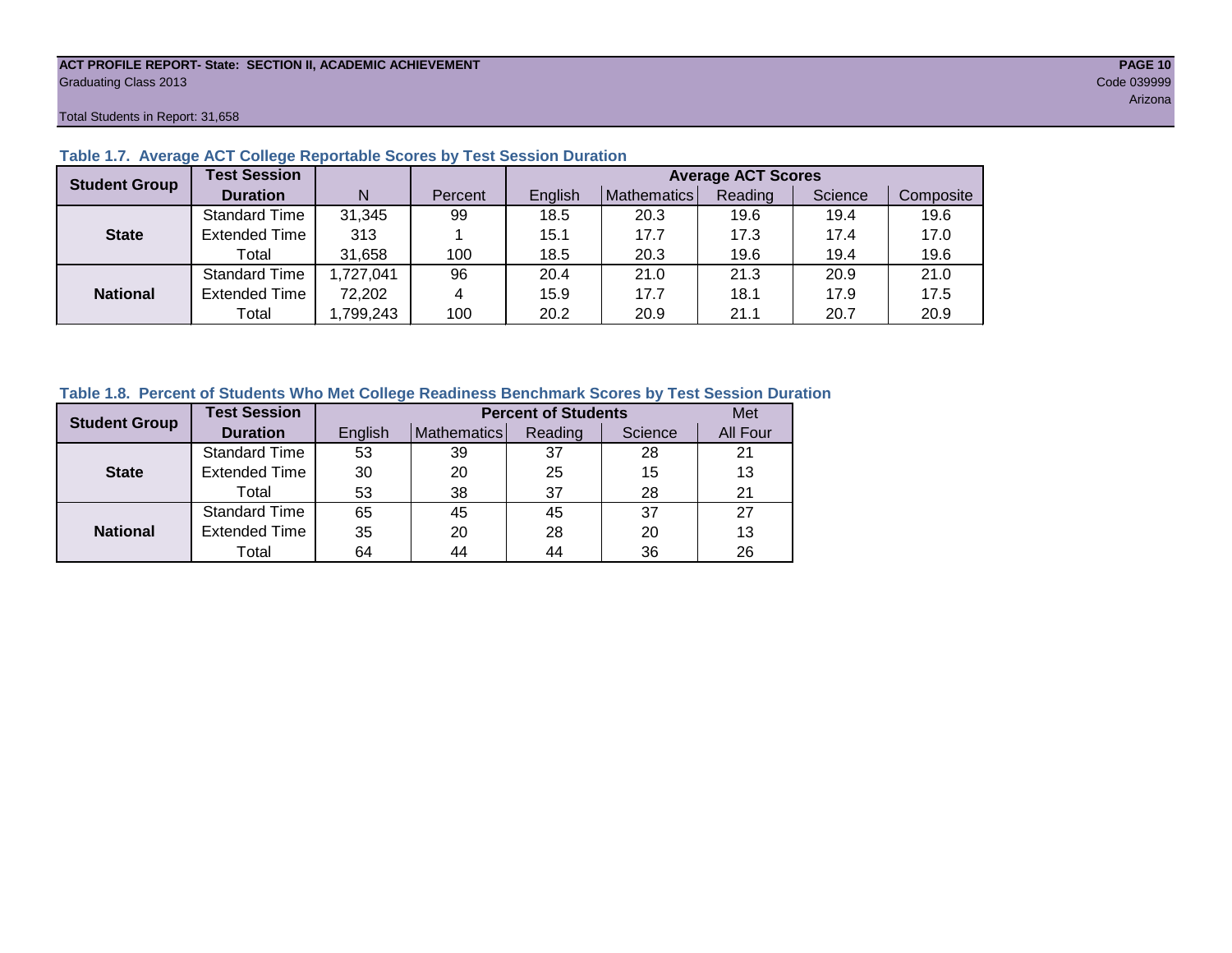# Section II Academic Achievement

Beginning with the Graduating Class of 2013, all students whose scores are college reportable, both standard and extended time tests, are now included. Also beginning with the 2013 Graduating Class data, College Readiness Benchmarks for Reading and Science were updated to reflect the most recent college coursework research.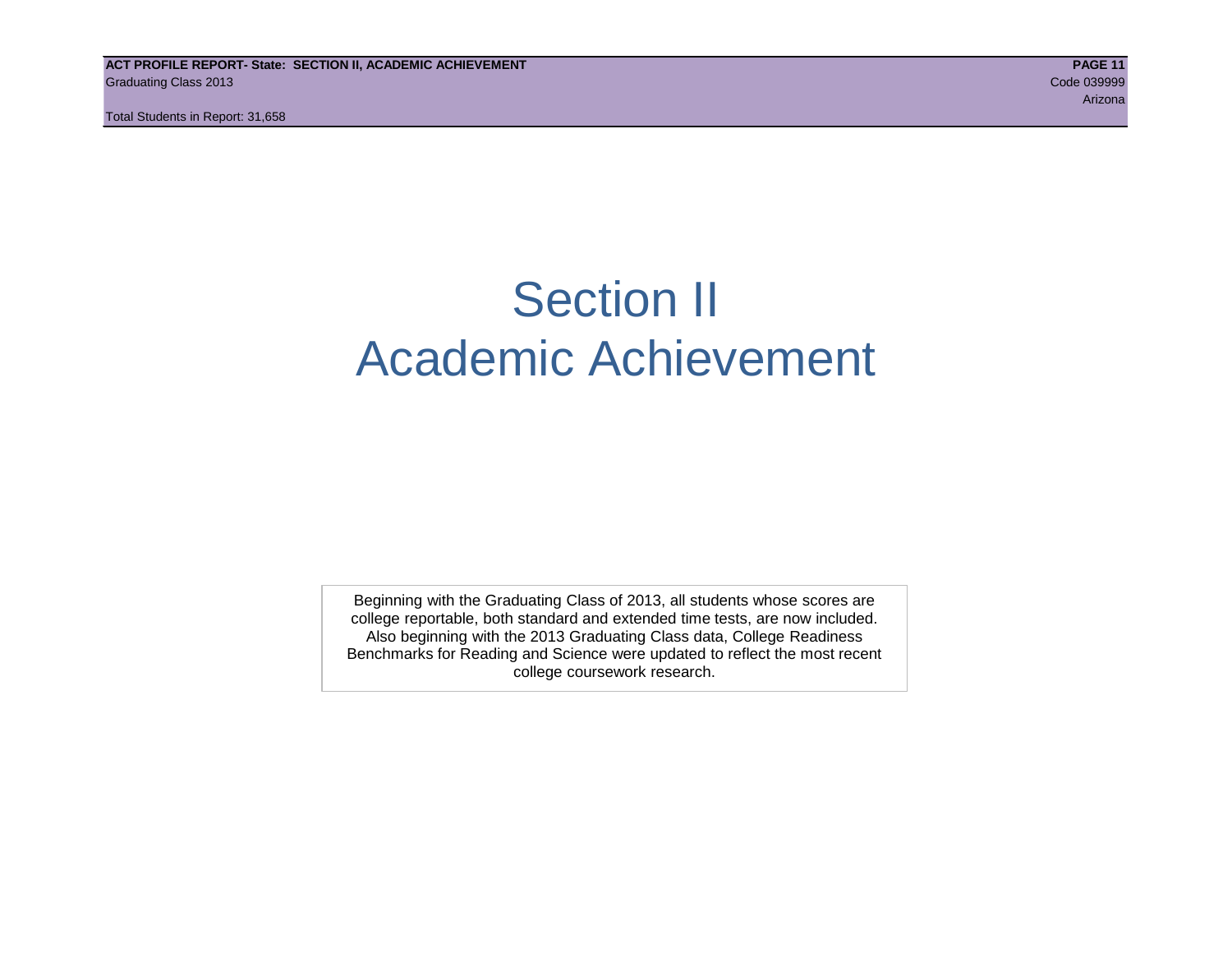# **ACT PROFILE REPORT- State: SECTION II, ACADEMIC ACHIEVEMENT PAGE 12** Graduating Class 2013 Code 039999

Total Students in Report: 31,658

|  | Table 2.1. ACT Score Distributions, Cumulative Percentages (CP <sup>1</sup> ), and Score Averages |  |  |  |
|--|---------------------------------------------------------------------------------------------------|--|--|--|
|  |                                                                                                   |  |  |  |

| <b>ACT Scale</b> |          | <b>English</b> |             | <b>Mathematics</b> |                  | <b>Reading</b> | <b>Science</b>  |                | <b>Composite</b> |                | <b>ACT Scale</b> |
|------------------|----------|----------------|-------------|--------------------|------------------|----------------|-----------------|----------------|------------------|----------------|------------------|
| <b>Score</b>     | N        | CP             | ${\sf N}$   | $\mathsf{CP}$      | $\mathsf{N}$     | CP             | ${\sf N}$       | CP             | N                | $\mathsf{CP}$  | <b>Score</b>     |
| 36               | 78       | 100            | 79          | 100                | 208              | 100            | $\overline{74}$ | 100            | 15               | 100            | $\overline{36}$  |
| 35               | 235      | 100            | 131         | 100                | 80               | 99             | 121             | 100            | 80               | 100            | 35               |
| 34               | 321      | 99             | 321         | 99                 | 420              | 99             | 94              | 99             | 118              | 100            | 34               |
| 33               | 377      | 98             | 209         | 98                 | 497              | 98             | 104             | 99             | 186              | 99             | 33               |
| 32               | 282      | 97             | 269         | 98                 | 595              | 96             | 217             | 99             | 275              | 99             | 32               |
| 31               | 401      | 96             | 278         | 97                 | 762              | 94             | 262             | $98\,$         | 406              | 98             | 31               |
| 30               | 442      | 95             | 399         | 96                 | 676              | 92             | 343             | $97\,$         | 532              | 97             | 30               |
| 29               | 472      | 93             | 475         | 95                 | 519              | 90             | 442             | 96             | 644              | 95             | 29               |
| 28               | 702      | 92             | 875         | 93                 | 710              | 88             | 531             | 95             | 798              | 93             | 28               |
| 27               | 685      | 90             | 1,189       | $90\,$             | 784              | 86             | 719             | 93             | 921              | 90             | $27\,$           |
| 26               | 964      | 87             | 1,454       | 87                 | 865              | 83             | 920             | 91             | 1,086            | 87             | $26\,$           |
| 25               | 1,059    | 84             | 1,573       | 82                 | 817              | 81             | 1,475           | 88             | 1,199            | 84             | 25               |
| 24               | 1,385    | 81             | 1,689       | $77\,$             | 1,694            | 78             | 1,935           | 83             | 1,422            | 80             | 24               |
| 23               | 1,325    | $77\,$         | 1,842       | 72                 | 1,171            | 73             | 1,733           | $77\,$         | 1,627            | 76             | 23               |
| 22               | 1,544    | $72\,$         | 1,367       | 66                 | 1,802            | 69             | 1,676           | 72             | 1,800            | 71             | 22               |
| 21               | 1,812    | 68             | 1,395       | 62                 | 1,733            | 63             | 2,548           | 66             | 1,898            | 65             | 21               |
| 20               | 1,911    | 62             | 1,346       | 57                 | 2,038            | 58             | 2,262           | 58             | 1,883            | 59             | 20               |
| 19               | 1,365    | 56             | 1,757       | 53                 | 1,482            | 51             | 2,444           | 51             | 1,923            | 53             | 19               |
| 18               | 1,339    | 51             | 1,862       | 47                 | 1,514            | 47             | 1,909           | 43             | 1,948            | 47             | 18               |
| 17               | 1,291    | 47             | 3,117       | 42                 | 1,846            | 42             | 1,566           | 37             | 2,042            | 41             | 17               |
| 16               | 1,803    | 43             | 4,056       | 32                 | 1,439            | 36             | 2,458           | 32             | 2,113            | 34             | 16               |
| 15               | 2,015    | 37             | 3,419       | 19                 | 2,002            | 32             | 1,511           | 25             | 2,107            | 28             | 15               |
| 14               | 1,478    | 31             | 1,627       | $\bf8$             | 1,381            | 25             | 1,454           | $20\,$         | 2,037            | 21             | 14               |
| 13               | 1,390    | 26             | 581         | 3                  | 1,952            | 21             | 1,394           | 15             | 1,968            | 15             | 13               |
| 12               | 1,279    | 22             | 252         | $\overline{1}$     | 1,840            | 15             | 1,091           | 11             | 1,530            | 8              | 12               |
| 11               | 1,645    | 18             | 53          |                    | 949              | 9              | 1,344           | 8              | 739              | 3              | 11               |
| 10               | 1,513    | 13             | 24          |                    | 1,012            | 6              | 478             | 3              | 244              | 1              | 10               |
| 9                | 913      | 8              | 4           |                    | 347              | 3              | 295             | 2              | $77\,$           |                | 9                |
| 8                | 893      | 5              | 11          |                    | 236              | $\overline{c}$ | 145             | 1              | 25               |                | 8                |
| $\overline{7}$   | 446      | $\overline{2}$ | $\mathbf 0$ |                    | 155              | 1              | 64              |                | 9                |                | $\overline{7}$   |
| 6                | 170      |                | 3           |                    | 77               |                | 23              |                | 3                |                | 6                |
| 5                | 68       |                | 0           |                    | $\boldsymbol{9}$ |                | $\overline{4}$  |                | $\overline{c}$   |                | 5                |
| $\overline{A}$   | 36       |                | $\mathbf 0$ |                    | 32               |                | 10              |                |                  |                |                  |
| 3                | 14       |                | $\mathbf 0$ |                    | $\overline{7}$   |                | 8               |                | $\Omega$         |                | 3                |
| $\overline{2}$   | 5        |                | $\Omega$    |                    | 6                |                | $\overline{c}$  | -1             | $\Omega$         |                | $\overline{2}$   |
|                  | $\Omega$ | $\overline{1}$ |             | -1                 | $\overline{1}$   | 1              | $\overline{2}$  | $\overline{1}$ | $\Omega$         | $\overline{1}$ |                  |
| Avg (SD)         |          | 18.5(6.7)      |             | 20.3(5.2)          |                  | 19.6(6.6)      |                 | 19.4(5.4)      |                  | 19.6(5.5)      | Avg (SD)         |

<sup>1</sup>CP is the cumulative percent of students at or below a score point.

Note: Shaded portions of columns identify the students who met/exceeded the ACT College Readiness Benchmark Scores.

arizona de la construcción de la construcción de la construcción de la construcción de la construcción de la c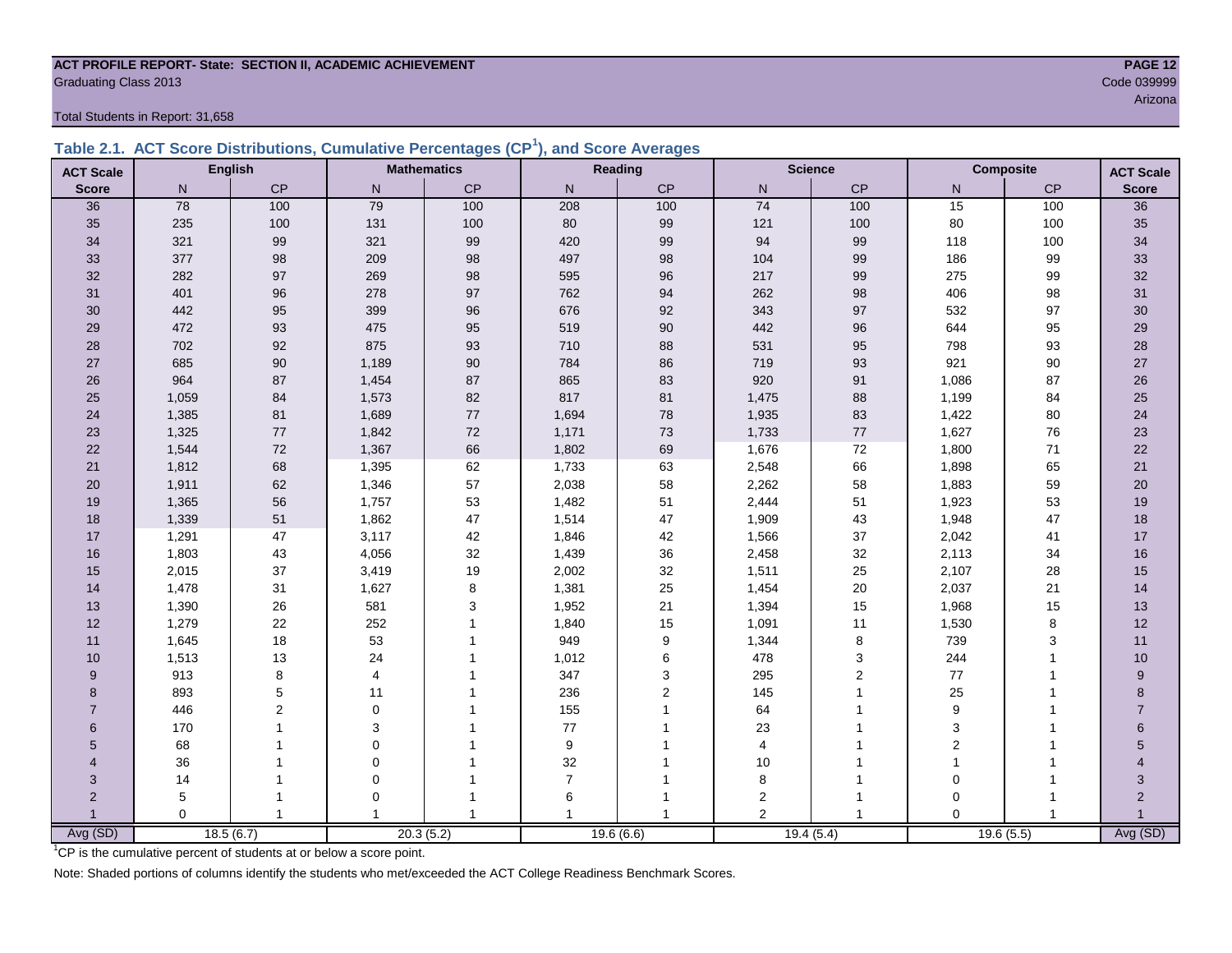#### **ACT PROFILE REPORT- State: SECTION II, ACADEMIC ACHIEVEMENT PAGE 13 Graduating Class 2013** Code 039999

#### Total Students in Report: 31,658

|                  |                         | <b>English</b> |                          |     |                        |           | Reading                |           |                       |                | <b>Mathematics</b>         |                 |                        |                |                  |
|------------------|-------------------------|----------------|--------------------------|-----|------------------------|-----------|------------------------|-----------|-----------------------|----------------|----------------------------|-----------------|------------------------|----------------|------------------|
|                  |                         |                |                          |     | <b>Social Studies/</b> |           |                        |           | <b>Pre/Elementary</b> |                | <b>Algebra/ Coordinate</b> |                 | <b>Plane Geometry/</b> |                |                  |
| <b>ACT Scale</b> | <b>Usage/ Mechanics</b> |                | <b>Rhetorical Skills</b> |     | <b>Sciences</b>        |           | <b>Arts/Literature</b> |           |                       | Algebra        |                            | <b>Geometry</b> | <b>Trigonometry</b>    |                | <b>ACT Scale</b> |
| <b>Score</b>     | N                       | CP             | N.                       | CP  | N <sub>1</sub>         | <b>CP</b> | N                      | <b>CP</b> | N                     | CP             | N.                         | CP              | N                      | CP             | <b>Score</b>     |
| 18               | 755                     | 100            | 386                      | 100 | 670                    | 100       | 828                    | 100       | 983                   | 100            | 182                        | 100             | 230                    | 100            | 18               |
| 17               | 1,073                   | 98             | 158                      | 99  | 1,162                  | 98        | 1,252                  | 97        | 1,116                 | 97             | 377                        | 99              | 52                     | 99             | 17               |
| 16               | 852                     | 94             | 1.152                    | 98  | 1,247                  | 94        | 1,656                  | 93        | 1,099                 | 93             | 590                        | 98              | 903                    | 99             | 16               |
| 15               | 1,121                   | 92             | 1.486                    | 95  | 1,255                  | 90        | 1.796                  | 88        | 1,637                 | 90             | 1,421                      | 96              | 1.400                  | 96             | 15               |
| 14               | 1,238                   | 88             | 1.715                    | 90  | 1,452                  | 86        | 1,280                  | 83        | 1,628                 | 85             | 2,078                      | 92              | 1,927                  | 92             | 14               |
| 13               | 1,462                   | 84             | 2,003                    | 85  | 1,885                  | 82        | 1.954                  | 78        | 2,699                 | 80             | 3,342                      | 85              | 2,249                  | 86             | 13               |
| 12               | 1,601                   | 79             | 2.761                    | 78  | 3,102                  | 76        | 1,981                  | 72        | 2,271                 | 71             | 3,250                      | 75              | 2,965                  | 79             | 12               |
| 11               | 2,460                   | 74             | 2,852                    | 69  | 2,495                  | 66        | 3,211                  | 66        | 2,500                 | 64             | 4,315                      | 64              | 3,277                  | 69             | 11               |
| 10               | 3,121                   | 67             | 2,746                    | 60  | 2,589                  | 58        | 2,321                  | 56        | 2,982                 | 56             | 4,108                      | 51              | 3,149                  | 59             | 10               |
| 9                | 2,653                   | 57             | 3.730                    | 52  | 2,826                  | 50        | 2,274                  | 49        | 2,053                 | 47             | 3,420                      | 38              | 6,006                  | 49             | 9                |
| 8                | 2,440                   | 48             | 3.071                    | 40  | 3,893                  | 41        | 2,639                  | 41        | 3,430                 | 40             | 4,804                      | 27              | 3,619                  | 30             | 8                |
| $\overline{7}$   | 3,235                   | 41             | 2,656                    | 30  | 2,692                  | 29        | 2,237                  | 33        | 4,635                 | 29             | 793                        | 12              | 2,819                  | 19             | $\overline{7}$   |
| 6                | 2,455                   | 30             | 1,595                    | 22  | 2,100                  | 20        | 3,225                  | 26        | 2,496                 | 15             | 1,508                      | 9               | 666                    | 10             | 6                |
| 5                | 2,974                   | 23             | 2,184                    | 17  | 2,557                  | 14        | 2,035                  | 16        | 1,418                 | $\overline{7}$ | 243                        | 5               | .263                   | 8              | 5                |
| 4                | 1,934                   | 13             | 1.723                    | 10  | 885                    | 5         | 1,990                  | 9         | 454                   | $\overline{2}$ | 754                        | 4               | 349                    | $\overline{4}$ | 4                |
| 3                | 1,592                   | $\overline{7}$ | 1,154                    | 5   | 485                    | 3         | 616                    | 3         | 196                   | 1              | 402                        | 1               | 511                    | 2              | 3                |
| $\overline{2}$   | 592                     | $\overline{2}$ | 241                      |     | 264                    |           | 349                    |           | 51                    |                | 2                          | 1               | 120                    |                | $\overline{2}$   |
|                  | 100                     |                | 45                       |     | 99                     |           | 14                     |           | 10                    |                | 69                         | 1               | 153                    |                |                  |
| Avg (SD)         | 9.0(4.1)                |                | 9.5(3.6)                 |     | 9.9(3.8)               |           | 9.9(4.1)               |           | 10.2(3.6)             |                | 10.4(2.9)                  |                 | 10.0(3.1)              |                | Avg (SD)         |

### **Table 2.2. ACT Subscore Distributions, Cumulative Percentages (CP<sup>1</sup> ), and Subscore Averages**

 $1$ <sup>-1</sup>CP is the cumulative percent of students at or below a score point.

#### **Table 2.3. ACT Score Quartile Values**

| <b>Quartile</b>      | Enalish | <b>Mathematics</b> | Reading      | <b>Science</b> | Composite |
|----------------------|---------|--------------------|--------------|----------------|-----------|
| Q3 (75th Percentile) | 23      | 24                 | $\sim$<br>24 | ົ<br>د∠        | ົ<br>د∠   |
| Q2 (50th Percentile) |         |                    |              | 19             | 19        |
| Q1 (25th Percentile) |         |                    |              | 16             |           |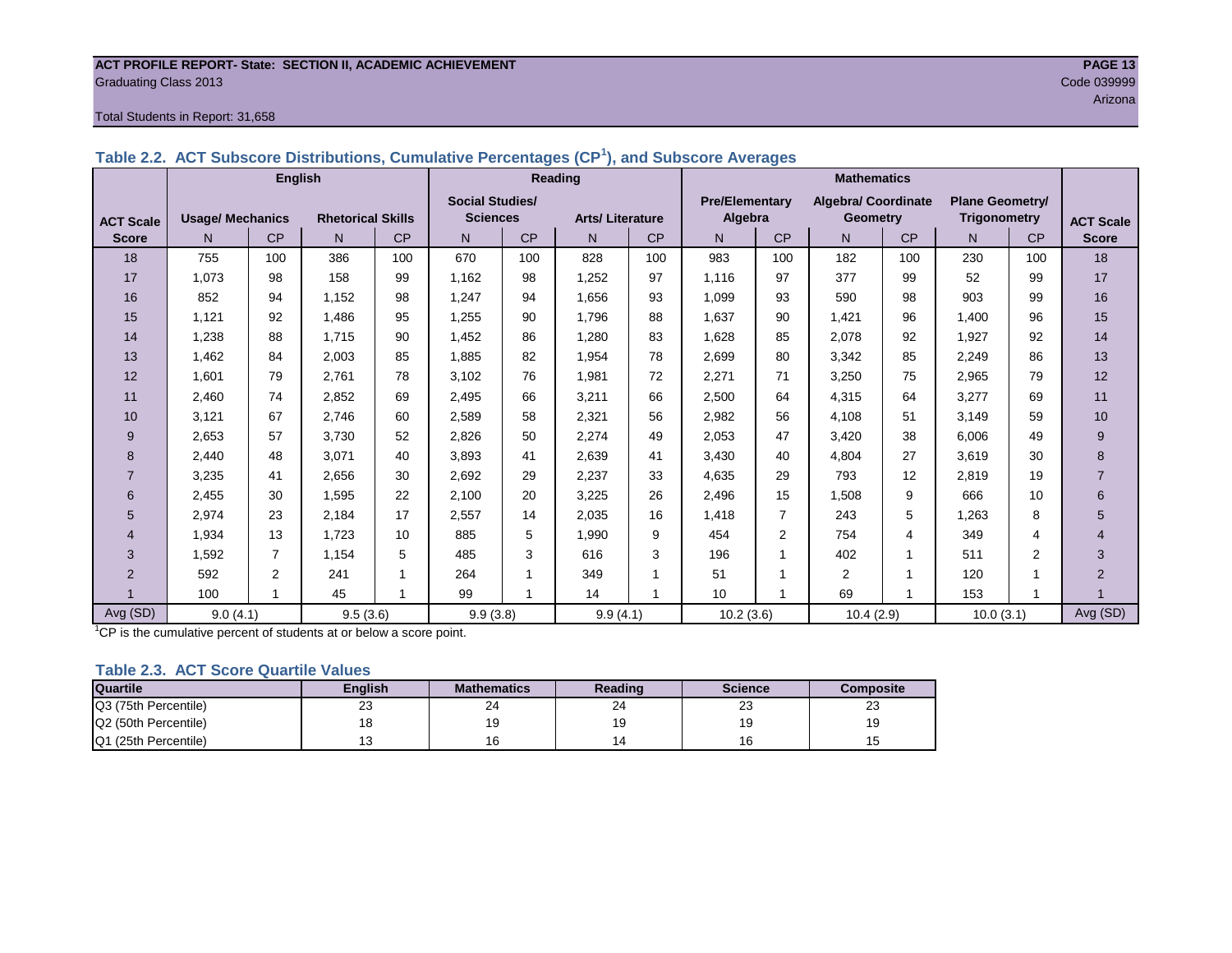#### **Table 2.4. Average ACT Composite Scores for Race/Ethnicity by Level of Preparation**

| <b>Student</b>  |                                 | <b>Number of Students</b> | <b>Percent Taking</b>     |                     | <b>Average ACT Composite Score</b> |
|-----------------|---------------------------------|---------------------------|---------------------------|---------------------|------------------------------------|
| <b>Group</b>    | <b>Race/Ethnicity</b>           | <b>Tested</b>             | Core or More <sup>1</sup> | <b>Core or More</b> | <b>Less Than Core</b>              |
|                 | <b>All Students</b>             | 31,658                    | 60                        | 21.2                | 17.6                               |
|                 | <b>Black/African American</b>   | 1,380                     | 57                        | 18.3                | 15.8                               |
|                 | American Indian/Alaska Native   | 1,312                     | 65                        | 17.0                | 15.5                               |
|                 | White                           | 12,210                    | 68                        | 23.4                | 20.1                               |
| <b>State</b>    | Hispanic/Latino                 | 12,312                    | 52                        | 18.7                | 16.1                               |
|                 | Asian                           | 1,070                     | 71                        | 23.9                | 19.9                               |
|                 | Native Hawaiian/Other Pac. Isl. | 139                       | 65                        | 20.0                | 17.1                               |
|                 | I Two or more races             | 1,099                     | 66                        | 21.9                | 19.2                               |
|                 | Prefer not/No Response          | 2,136                     | 45                        | 21.4                | 16.4                               |
|                 | <b>All Students</b>             | 1,799,243                 | 74                        | 21.7                | 18.7                               |
|                 | Black/African American          | 239,598                   | 69                        | 17.5                | 15.6                               |
|                 | American Indian/Alaska Native   | 14,217                    | 62                        | 19.1                | 16.5                               |
|                 | <b>White</b>                    | 1,034,712                 | 76                        | 22.9                | 20.0                               |
| <b>National</b> | Hispanic/Latino                 | 259,741                   | 72                        | 19.5                | 17.2                               |
|                 | Asian                           | 71,677                    | 81                        | 24.1                | 21.5                               |
|                 | Native Hawaiian/Other Pac. Isl. | 4,772                     | 71                        | 20.5                | 17.5                               |
|                 | Two or more races               | 64,221                    | 74                        | 21.9                | 19.2                               |
|                 | Prefer not/No Response          | 110,305                   | 58                        | 22.4                | 18.4                               |

<sup>1</sup>"Core or More" results correspond to students taking four or more years of English AND three or more years each of math, social studies, and natural science.

#### **Table 2.5. Average ACT Scores by Race/Ethnicity**

| <b>Student</b>  |                                 |                |                    |                |                |                  |
|-----------------|---------------------------------|----------------|--------------------|----------------|----------------|------------------|
| <b>Group</b>    | <b>Race/Ethnicity</b>           | <b>English</b> | <b>Mathematics</b> | <b>Reading</b> | <b>Science</b> | <b>Composite</b> |
|                 | <b>All Students</b>             | 18.5           | 20.3               | 19.6           | 19.4           | 19.6             |
|                 | Black/African American          | 15.7           | 18.0               | 17.0           | 17.1           | 17.1             |
|                 | American Indian/Alaska Native   | 14.4           | 17.4               | 16.5           | 16.9           | 16.4             |
|                 | White                           | 21.7           | 22.5               | 22.6           | 21.8           | 22.3             |
| <b>State</b>    | Hispanic/Latino                 | 15.8           | 18.4               | 17.2           | 17.4           | 17.4             |
|                 | Asian                           | 21.5           | 24.2               | 21.7           | 22.1           | 22.5             |
|                 | Native Hawaiian/Other Pac. Isl. | 17.8           | 19.9               | 18.7           | 18.8           | 18.9             |
|                 | Two or more races               | 20.1           | 21.2               | 21.3           | 20.6           | 20.9             |
|                 | Prefer not/No Response          | 17.0           | 19.1               | 18.2           | 18.1           | 18.2             |
|                 | <b>All Students</b>             | 20.2           | 20.9               | 21.1           | 20.7           | 20.9             |
|                 | Black/African American          | 15.7           | 17.2               | 17.0           | 16.9           | 16.9             |
|                 | American Indian/Alaska Native   | 16.6           | 18.2               | 18.3           | 18.3           | 18.0             |
|                 | White                           | 21.8           | 21.9               | 22.6           | 22.0           | 22.2             |
| <b>National</b> | Hispanic/Latino                 | 17.7           | 19.3               | 18.9           | 18.8           | 18.8             |
|                 | Asian                           | 22.5           | 25.0               | 22.9           | 23.1           | 23.5             |
|                 | Native Hawaiian/Other Pac. Isl. | 18.6           | 20.1               | 19.5           | 19.5           | 19.5             |
|                 | Two or more races               | 20.6           | 20.9               | 21.6           | 20.9           | 21.1             |
|                 | Prefer not/No Response          | 20.0           | 20.8               | 21.0           | 20.5           | 20.7             |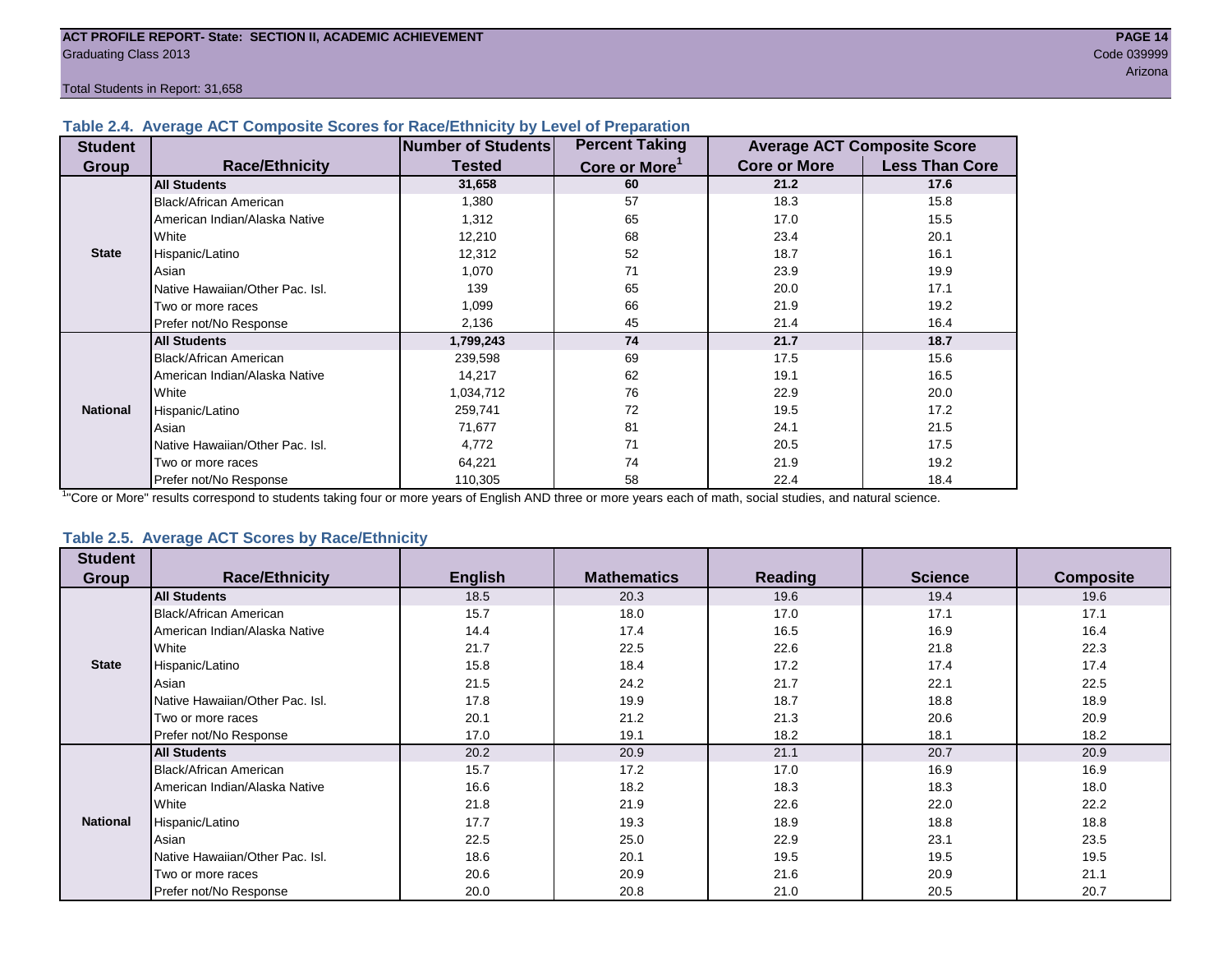#### **ACT PROFILE REPORT- State: SECTION II, ACADEMIC ACHIEVEMENT PAGE 15** Graduating Class 2013 Code 039999

Total Students in Report: 31,658

| <b>Student</b>  | <b>CRS</b> |         | <b>English</b> |         | <b>Mathematics</b><br>Reading |         |    |         | <b>Science</b> |
|-----------------|------------|---------|----------------|---------|-------------------------------|---------|----|---------|----------------|
| <b>Group</b>    | Range      | N       | %              | N       | %                             | N       | %  | N       | %              |
|                 | 33 to 36   | 1,011   | 3              | 740     | $\overline{2}$                | 1,205   | 4  | 393     |                |
|                 | 28 to 32   | 2,299   |                | 2,296   |                               | 3,262   | 10 | 1,795   | 6              |
|                 | 24 to 27   | 4,093   | 13             | 5,905   | 19                            | 4,160   | 13 | 5,049   | 16             |
| <b>State</b>    | 20 to 23   | 6,592   | 21             | 5,950   | 19                            | 6,744   | 21 | 8,219   | 26             |
|                 | 16 to 19   | 5.798   | 18             | 10.792  | 34                            | 6,281   | 20 | 8,377   | 26             |
|                 | 13 to 15   | 4,883   | 15             | 5,627   | 18                            | 5,335   | 17 | 4,359   | 14             |
|                 | 01 to 12   | 6,982   | 22             | 348     |                               | 4,671   | 15 | 3,466   | 11             |
|                 | 33 to 36   | 81,846  | 5              | 51,648  | 3                             | 89,731  | 5  | 36,033  | $\overline{2}$ |
|                 | 28 to 32   | 175,672 | 10             | 156,561 | 9                             | 239,643 | 13 | 138,865 | 8              |
|                 | 24 to 27   | 291,095 | 16             | 385,102 | 21                            | 277,723 | 15 | 364,600 | 20             |
| <b>National</b> | 20 to 23   | 447.398 | 25             | 343,822 | 19                            | 424,936 | 24 | 542,531 | 30             |
|                 | 16 to 19   | 327,718 | 18             | 590,816 | 33                            | 384,706 | 21 | 413,107 | 23             |
|                 | 13 to 15   | 242,064 | 13             | 258,384 | 14                            | 240,069 | 13 | 183,840 | 10             |
|                 | 01 to 12   | 233,450 | 13             | 12,910  |                               | 142,435 | 8  | 120,267 |                |

### **Table 2.6. Percent of Students in College Readiness Standards (CRS) Score Ranges**

### **Table 2.7. Average ACT Scores by Gender**

| <b>Student Group</b> | <b>Gender</b> |         |         | <b>Average ACT Scores</b> |             |         |         |           |  |  |  |  |
|----------------------|---------------|---------|---------|---------------------------|-------------|---------|---------|-----------|--|--|--|--|
|                      |               | N       | Percent | Enalish                   | Mathematics | Reading | Science | Composite |  |  |  |  |
|                      | Males         | 14,602  | 46      | 18.2                      | 20.8        | 19.3    | 19.7    | 19.6      |  |  |  |  |
| <b>State</b>         | Females       | 16,410  | 52      | 18.9                      | 20.0        | 20.1    | 19.3    | 19.7      |  |  |  |  |
|                      | Missing       | 646     | ⌒       | 13.3                      | 16.5        | 14.8    | 15.2    | 15.1      |  |  |  |  |
|                      | Males         | 835,431 | 46      | 19.8                      | 21.4        | 20.9    | 21.2    | 20.9      |  |  |  |  |
| <b>National</b>      | Females       | 954,919 | 53      | 20.6                      | 20.5        | 21.4    | 20.4    | 20.9      |  |  |  |  |
|                      | Missing       | 8,893   | 0       | 16.1                      | 18.2        | 17.6    | 17.7    | 17.5      |  |  |  |  |

#### **Table 2.8. Percent of Students Who Met College Readiness Benchmark Scores by Gender**

| <b>Student Group</b> | <b>Gender</b> |         | Met            |         |         |          |
|----------------------|---------------|---------|----------------|---------|---------|----------|
|                      |               | English | Mathematics    | Reading | Science | All Four |
| <b>State</b>         | Males         | 51      | 42             | 35      | 32      | 23       |
|                      | Females       | 56      | 36             | 39      | 26      | 19       |
|                      | Males         | 62      | 47             | 43      | 40      | 29       |
| <b>National</b>      | Females       | 67      | 4 <sup>1</sup> | 45      | 33      | 24       |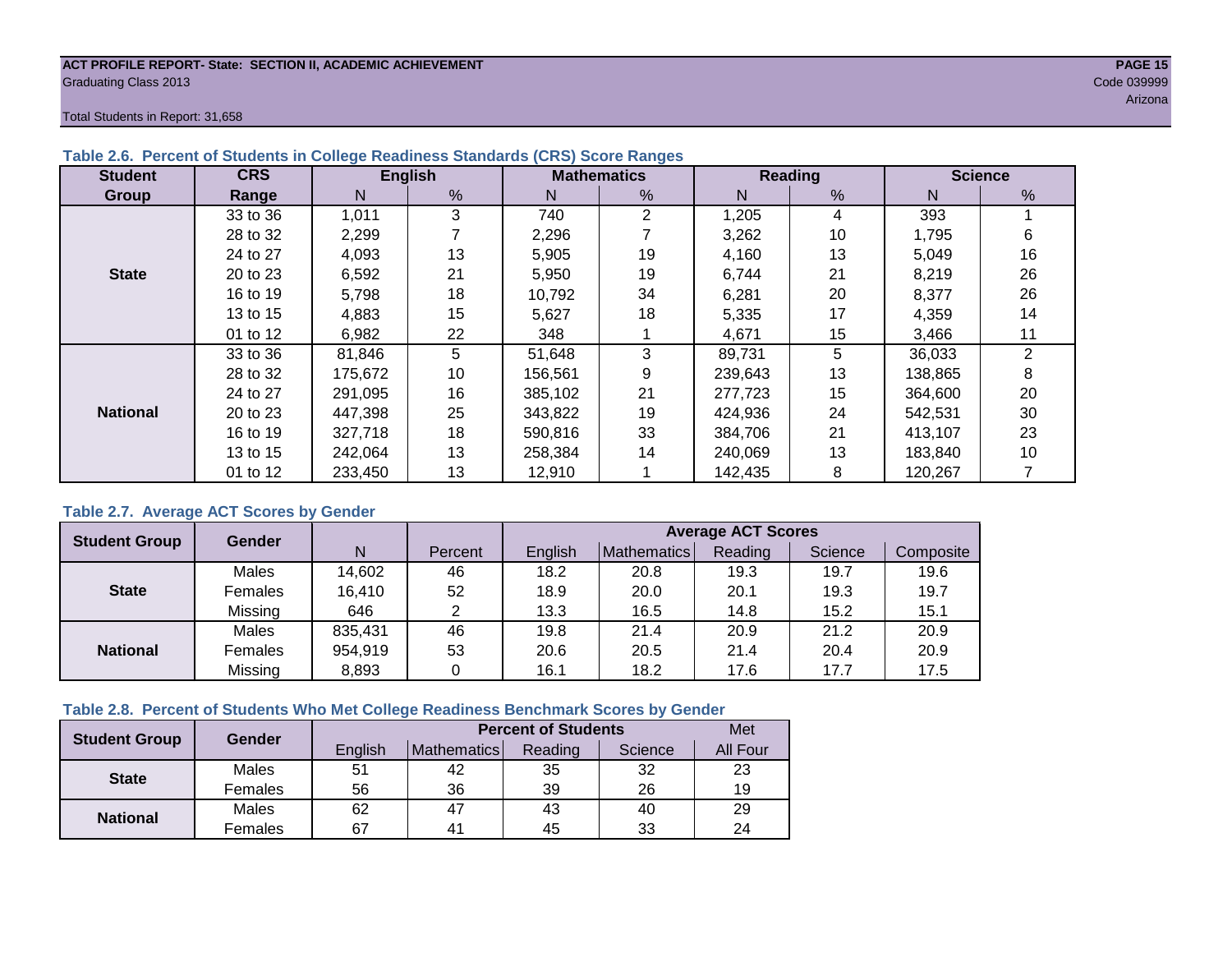#### **ACT PROFILE REPORT- State: SECTION II, ACADEMIC ACHIEVEMENT PAGE 16** Graduating Class 2013 Code 039999

#### Total Students in Report: 31,658

| <b>Student</b>  | Curriculum                |          | <b>English</b><br>N |      | <b>Mathematics</b> |      | <b>Reading</b> |      | <b>Science</b> |      | <b>Composite</b> |      |
|-----------------|---------------------------|----------|---------------------|------|--------------------|------|----------------|------|----------------|------|------------------|------|
| Group           | Taken $^{\rm \texttt{1}}$ |          | CRB %               | Avg  | CRB %              | Avg  | CRB %          | Avg  | CRB %          | Avg  | CRB $\%^4$       | Avg  |
|                 | Core or More <sup>2</sup> | 18,945   | 64                  | 20.3 | 50                 | 21.7 | 46             | 21.3 | 37             | 20.8 | 28               | 21.2 |
| <b>State</b>    | Less than Core            | 9,410    | 39                  | 16.3 | 24                 | 18.4 | 25             | 17.6 | 17             | 17.6 | 10               | 17.6 |
|                 | Missing <sup>3</sup>      | 3,303    | 26                  | 14.3 | 15                 | 17.3 | 15             | 15.8 |                | 16.2 |                  | 16.0 |
|                 | Core or More              | ,322,739 | 71                  | 21.2 | 50                 | 21.7 | 50             | 22.0 | 42             | 21.5 | 31               | 21.7 |
| <b>National</b> | Less than Corel           | 396,592  | 48                  | 17.8 | 27                 | 18.9 | 30             | 19.0 | 22             | 18.8 | 14               | 18.7 |
|                 | Missing                   | 79,912   | 36                  | 16.0 | 19                 | 17.8 | 24             | 17.5 | 17             | 17.7 | 10               | 17.4 |

**Table 2.9. College Readiness Benchmark (CRB) Percent and Average ACT Scores by Overall High School Curriculum**

<sup>1</sup> "Curriculum Taken" reflects overall high school curriculum in this table.

 $^2$  "Core or More" results correspond to students taking four or more years of English AND three or more years each of math, social studies, and natural science.

 $3$  Zero years or no coursework information reported in one or more content areas.

 $4$  Composite CRB% results reflect students who met all four subject-area benchmarks.

|  |  |  |  |  |  | Table 2.10. College Readiness Benchmark (CRB) Percent and Average ACT Scores by Content-Specific Curriculum |
|--|--|--|--|--|--|-------------------------------------------------------------------------------------------------------------|
|--|--|--|--|--|--|-------------------------------------------------------------------------------------------------------------|

| <b>Student</b>  | <b>Curriculum</b>           | <b>English</b> |       | <b>Mathematics</b> |          |       | Reading |          |       | <b>Science</b> |          |       |      |
|-----------------|-----------------------------|----------------|-------|--------------------|----------|-------|---------|----------|-------|----------------|----------|-------|------|
| Group           | <b>Taken</b>                |                | CRB % | Avg                | N        | CRB % | Avg     | N        | CRB % | Avg            | N        | CRB % | Avg  |
|                 | Core or More <sup>2</sup>   | 26,347         | 58    | 19.3               | 27,087   | 43    | 20.8    | 24,886   | 42    | 20.6           | 21,922   | 34    | 20.4 |
| <b>State</b>    | Less than Core              | 2,453          | 23    | 13.9               | ,600     | 10    | 16.5    | 3,710    | 17    | 16.3           | 6,635    | 17    | 17.6 |
|                 | Missing <sup>3</sup>        | 2,858          | 27    | 14.6               | 2,971    | 15    | 17.4    | 3,062    | 16    | 15.8           | 3,101    | 10    | 16.3 |
|                 | Core or More                | .646,286       | 67    | 20.6               | ,648,697 | 46    | 21.3    | .554,990 | 46    | 21.5           | ,506,965 | 40    | 21.3 |
| <b>National</b> | <sup>1</sup> Less than Core | 84,048         | 36    | 15.9               | 77,906   |       | 16.3    | 171,617  | 32    | 19.7           | 218,267  |       | 18.0 |
|                 | Missing                     | 68,909         | 38    | 16.4               | 72,640   | 20    | 17.9    | 72,636   | 25    | 17.7           | 74,011   | 18    | 17.8 |

<sup>1</sup>"Curriculum Taken" reflects content-specific curriculum in this table.

<sup>2</sup> "Core or More" results correspond to students taking four or more years of English or three or more years of math, social studies, or natural science, respectively. For instance, Reading "Core or More" results correspond to students taking three or more years of social studies, regardless of courses taken in other content areas.

 $3$  Zero years or no coursework information reported in the specified content area.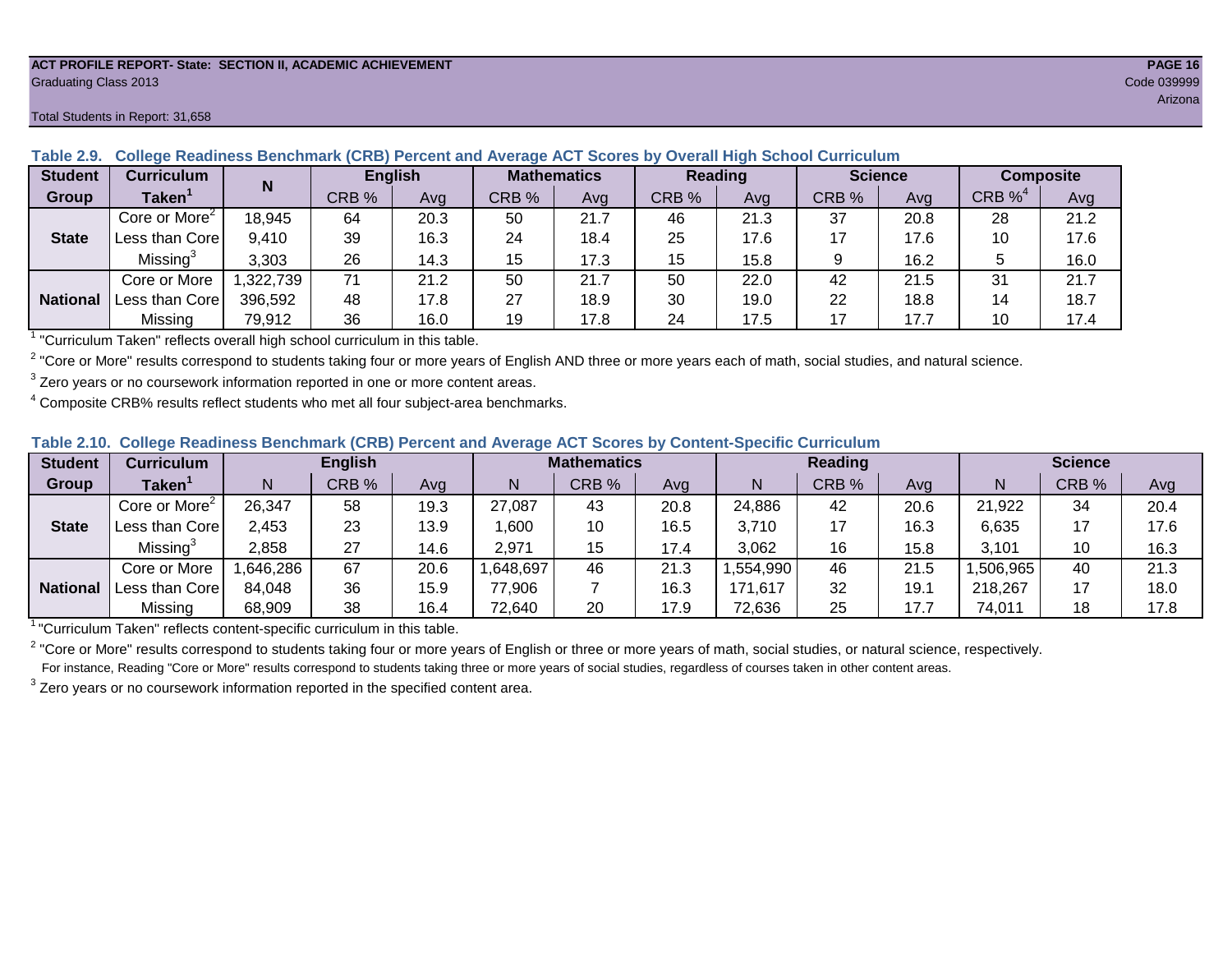# Section III College Readiness and the Impact of Course Rigor

Beginning with the Graduating Class of 2013, all students whose scores are college reportable, both standard and extended time tests, are now included. Also beginning with the 2013 Graduating Class data, College Readiness Benchmarks for Reading and Science were updated to reflect the most recent college coursework research.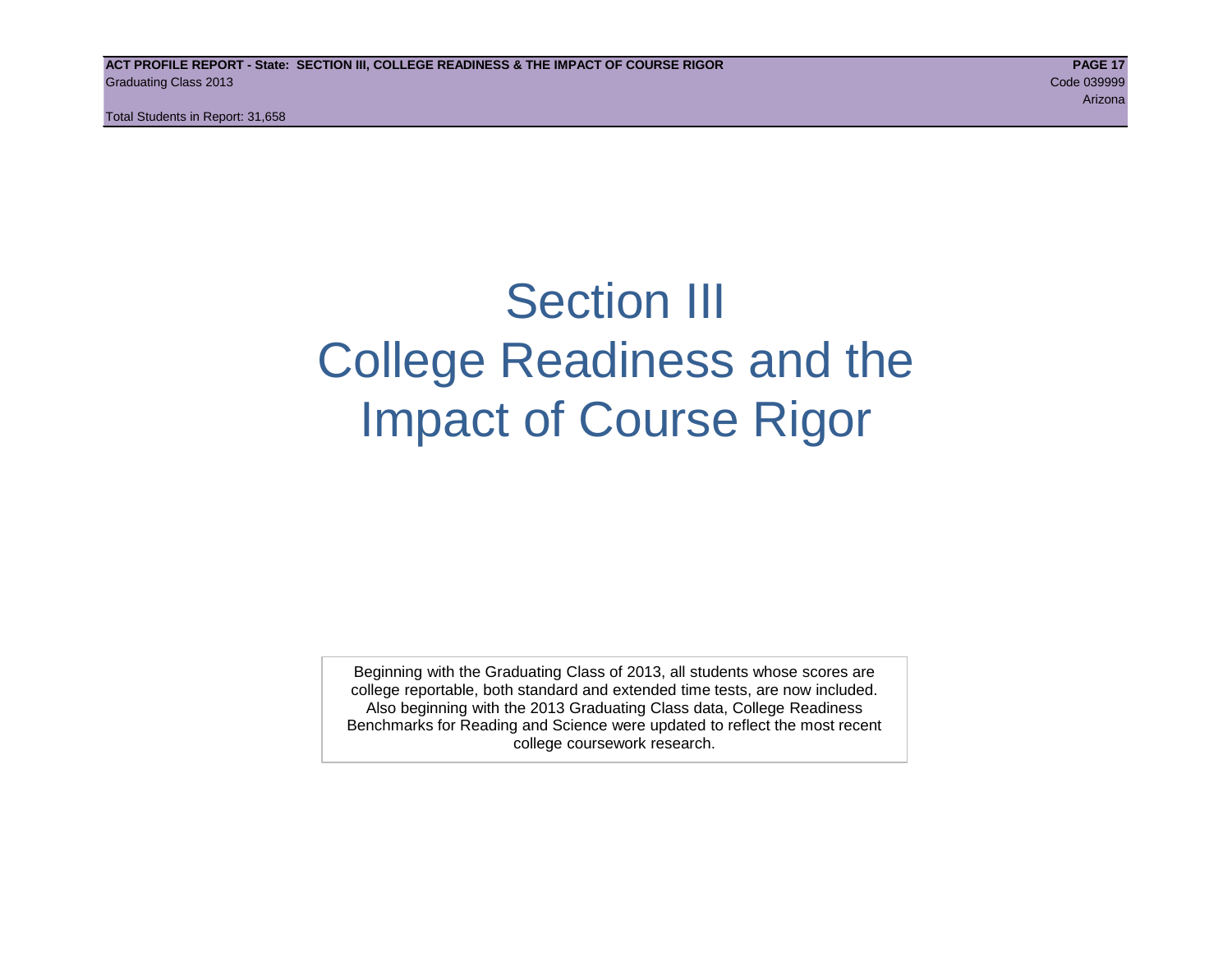#### **ACT PROFILE REPORT - State: SECTION III, COLLEGE READINESS & THE IMPACT OF COURSE RIGOR PAGE 18** Graduating Class 2013 Code 039999

arizona de la construcción de la construcción de la construcción de la construcción de la construcción de la c

Total Students in Report: 31,658

# **Figure 3.1. Percent of Students Who Met ACT College Readiness Benchmark Scores by Race/Ethnicity: ENGLISH**



ACT English Benchmark Score = **18**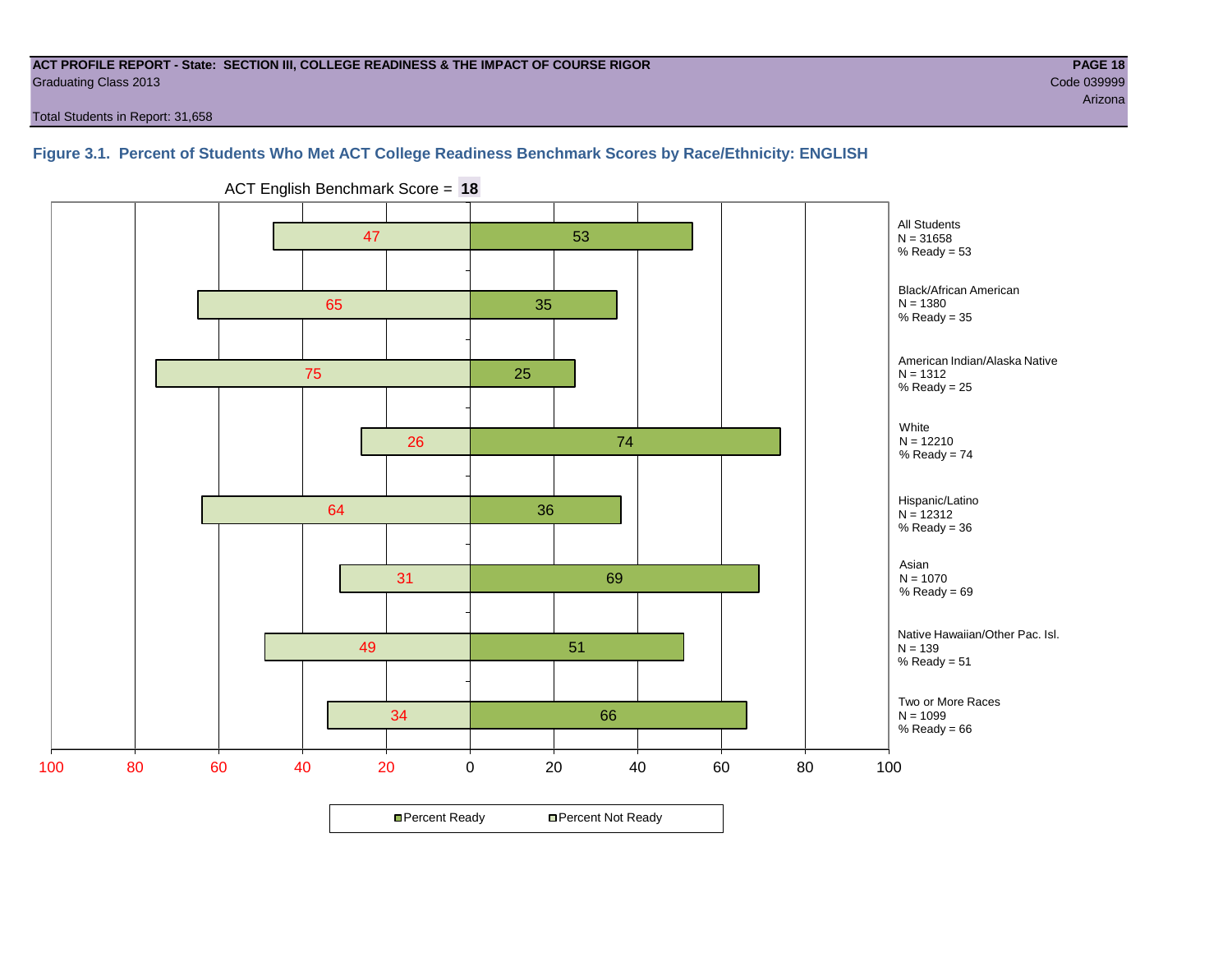#### **ACT PROFILE REPORT - State: SECTION III, COLLEGE READINESS & THE IMPACT OF COURSE RIGOR PAGE 19** Graduating Class 2013 Code 039999

Total Students in Report: 31,658

# **Figure 3.2. Percent of Students Who Met ACT College Readiness Benchmark Scores by Race/Ethnicity: MATHEMATICS**



ACT Mathematics Benchmark Score = **22**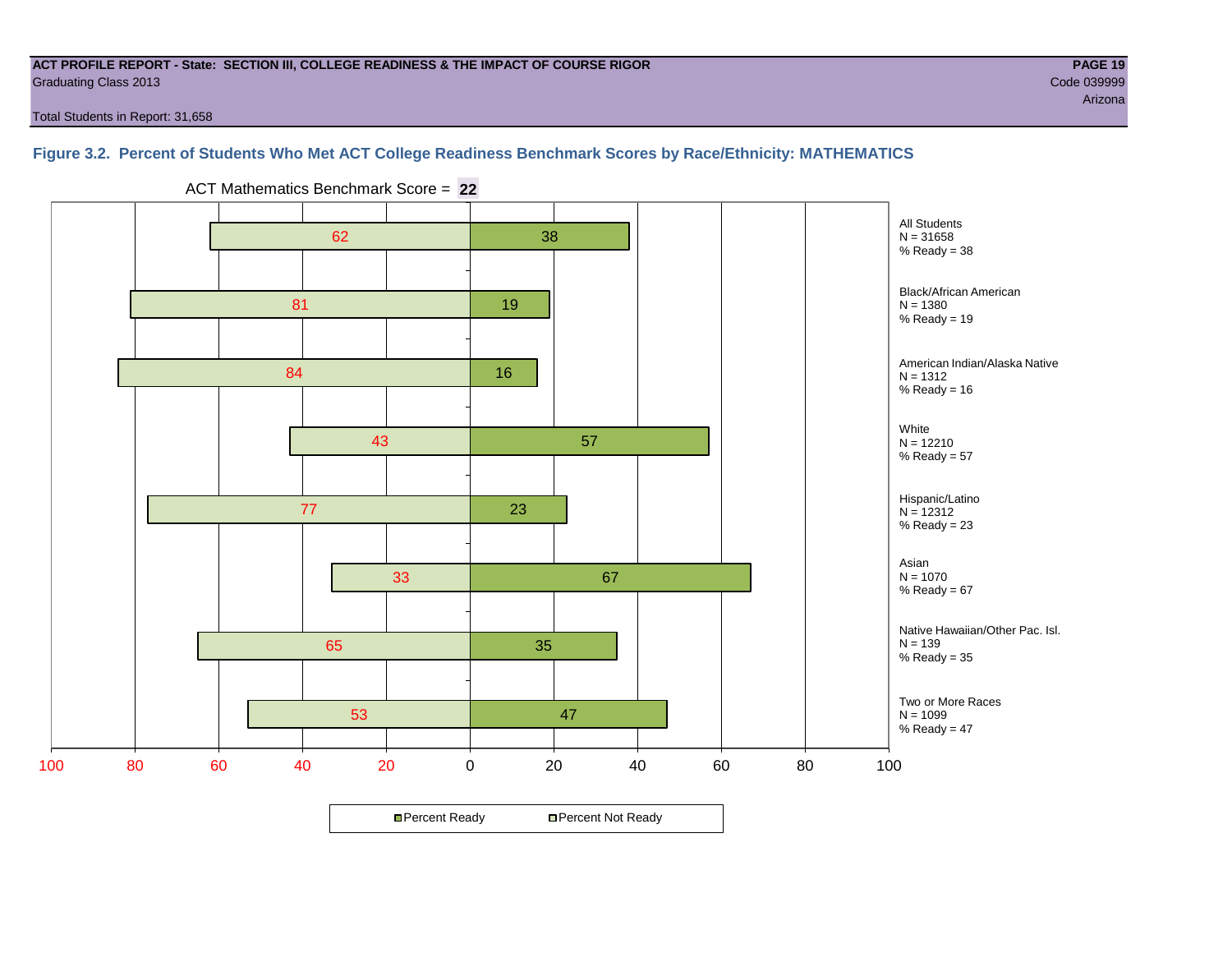#### **ACT PROFILE REPORT - State: SECTION III, COLLEGE READINESS & THE IMPACT OF COURSE RIGOR PAGE 20** Graduating Class 2013 Code 039999

Total Students in Report: 31,658

**Figure 3.3. Percent of Students Who Met ACT College Readiness Benchmark Scores by Race/Ethnicity: READING**



ACT Reading Benchmark Score = **22**

**□ Percent Ready DPercent Not Ready**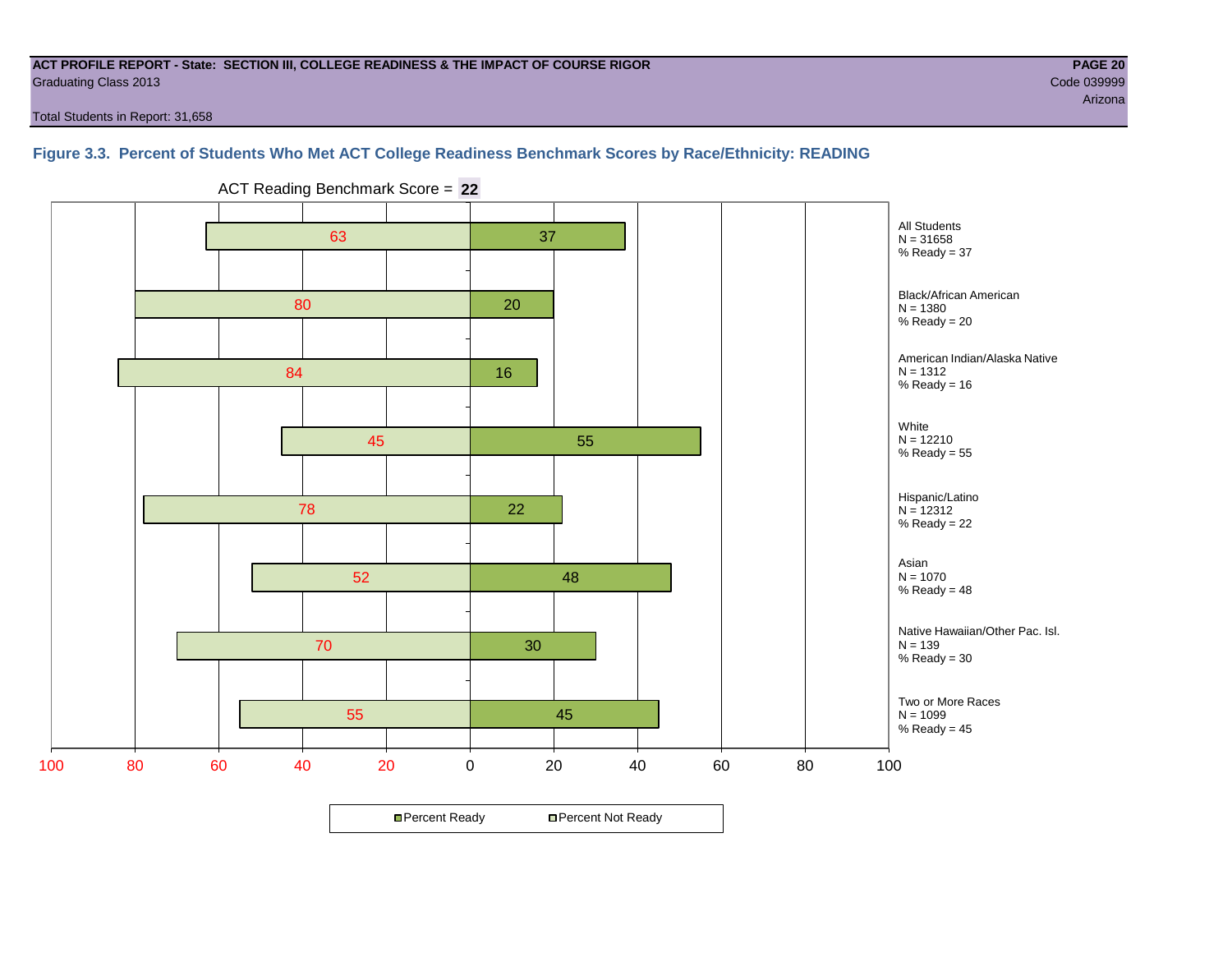#### **ACT PROFILE REPORT - State: SECTION III, COLLEGE READINESS & THE IMPACT OF COURSE RIGOR PAGE 21** Graduating Class 2013 Code 039999

arizona de la construcción de la construcción de la construcción de la construcción de la construcción de la c

Total Students in Report: 31,658

# **Figure 3.4. Percent of Students Who Met ACT College Readiness Benchmark Scores by Race/Ethnicity: SCIENCE**



ACT Science Benchmark Score = **23**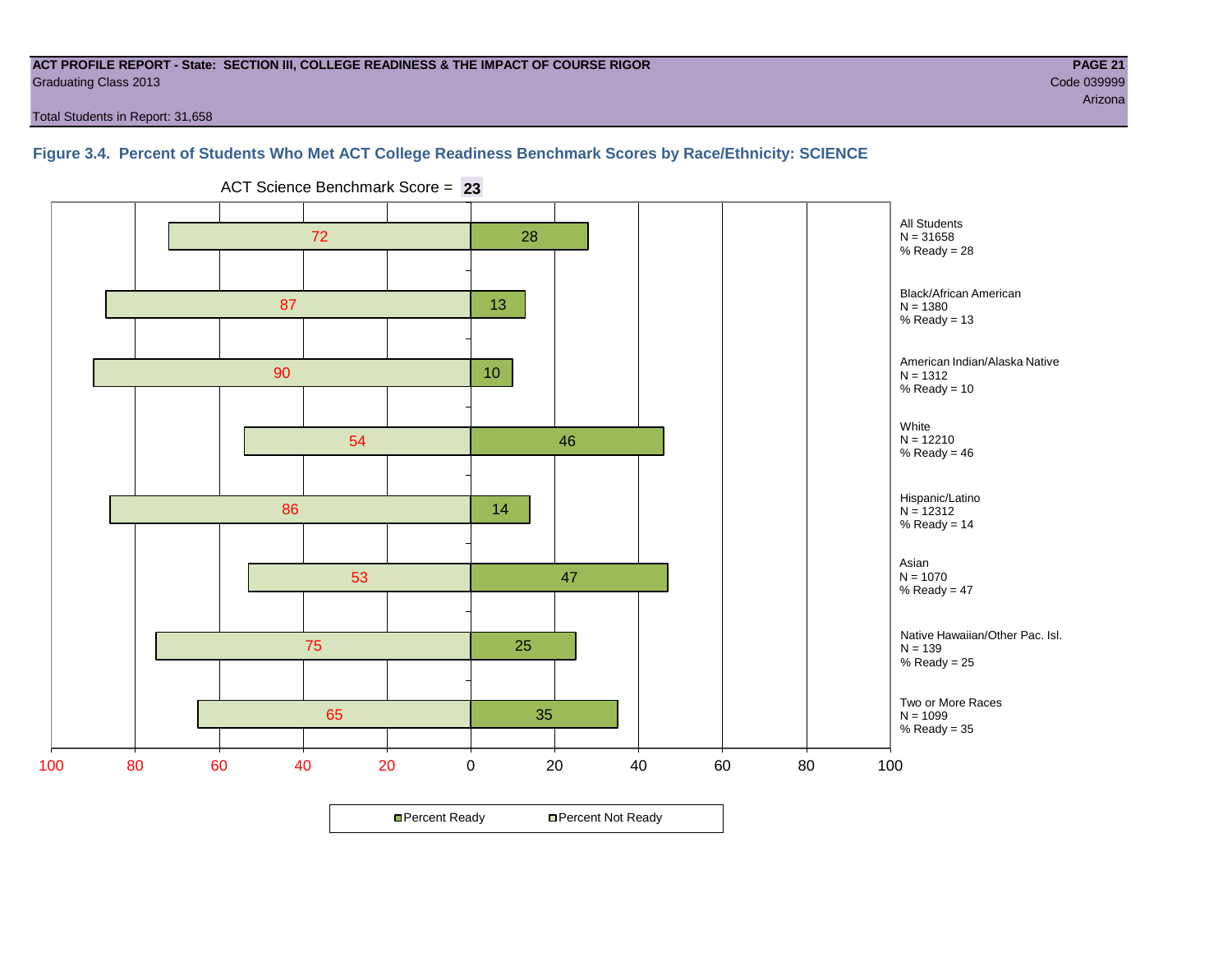#### **ACT PROFILE REPORT - State: SECTION III, COLLEGE READINESS & THE IMPACT OF COURSE RIGOR PAGE 22** Graduating Class 2013 Code 039999

Total Students in Report: 31,658

**Figure 3.5. Percent of Students Who Met ACT College Readiness Benchmark Scores by Race/Ethnicity: ALL FOUR**

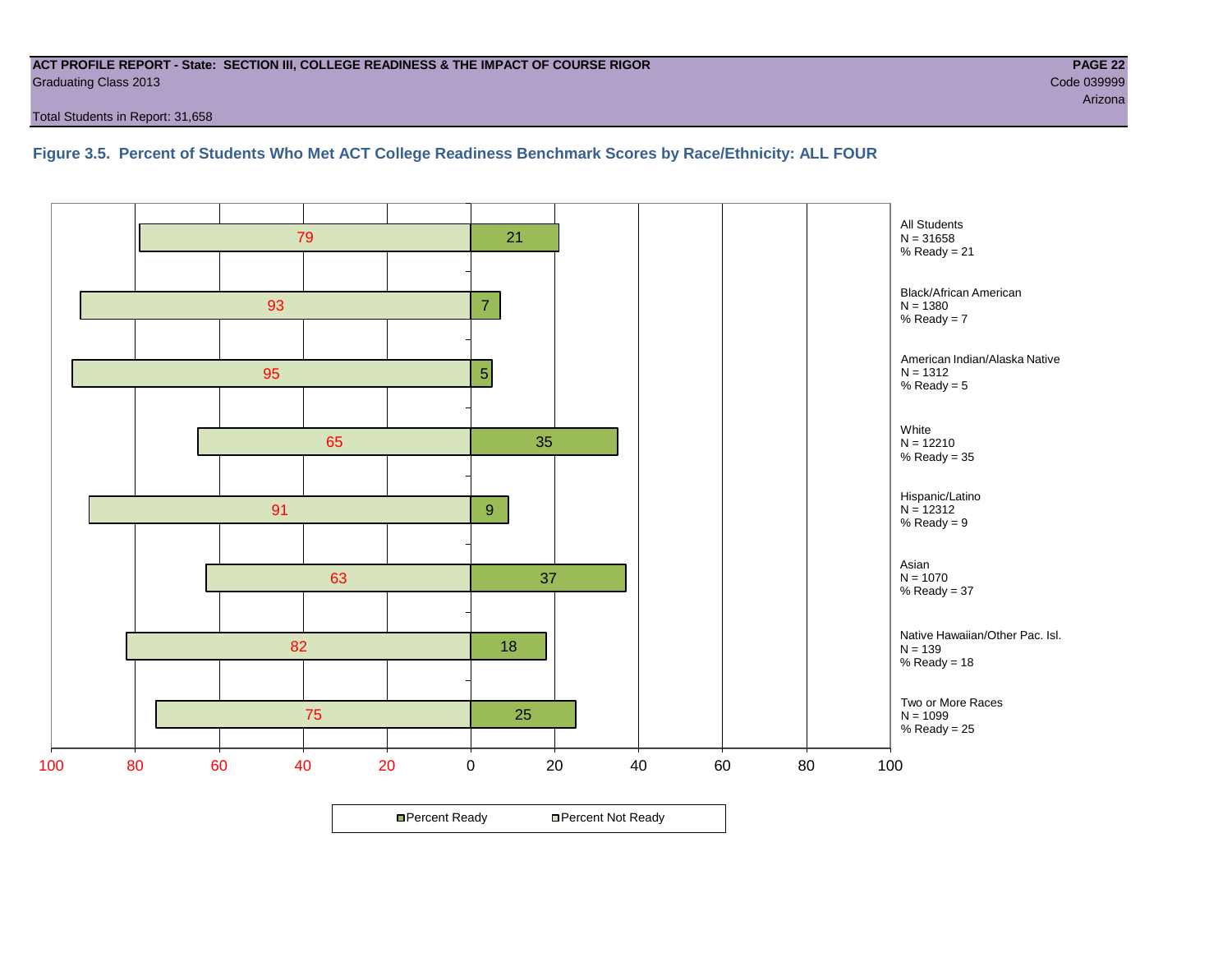#### **ACT PROFILE REPORT - State: SECTION III, COLLEGE READINESS & THE IMPACT OF COURSE RIGOR PAGE 23** Graduating Class 2013 Code 039999

Total Students in Report: 31,658

**Table 3.1. Average ACT Scores and Average ACT Score Changes by Common Course Patterns**

| <b>Course Pattern</b>                            |        |                | <b>All Students</b> |                          |              |                | <b>Males</b> |                     |              |                | <b>Females</b> |                        |
|--------------------------------------------------|--------|----------------|---------------------|--------------------------|--------------|----------------|--------------|---------------------|--------------|----------------|----------------|------------------------|
|                                                  |        |                | <b>ACT</b>          | <b>Course Value</b>      |              |                | <b>ACT</b>   | <b>Course Value</b> |              |                | <b>ACT</b>     | <b>Course Value</b>    |
| <b>ENGLISH COURSE PATTERN</b>                    | N.     | Percent        | English             | Added <sup>1</sup>       | N            | Percent        | English      | Added               | N            | Percent        | English        | A d d e d <sup>1</sup> |
| Eng 9, Eng 10, Eng 11, Eng 12, & Other English   | 3,258  | 10             | 20.2                | 6.3                      | 1,450        | 10             | 19.9         | 6.4                 | 1,800        | 11             | 20.4           | 6.1                    |
| Eng 9, Eng 10, Eng 11, Eng 12                    | 23,089 | 73             | 19.2                | 5.3                      | 10,554       | 72             | 18.9         | 5.4                 | 12,312       | 75             | 19.5           | 5.2                    |
| Less than 4 years of English                     | 2,453  | 8              | 13.9                |                          | 1,257        | 9              | 13.5         | $\sim$              | 1,105        | $\overline{7}$ | 14.3           |                        |
| Zero years / no English courses reported         | 2,858  | 9              | 14.6                |                          | 1,341        | 9              | 14.6         | L,                  | 1,193        | $\overline{7}$ | 15.0           |                        |
|                                                  |        |                | <b>ACT</b>          | <b>Course Value</b>      |              |                | <b>ACT</b>   | <b>Course Value</b> |              |                | <b>ACT</b>     | <b>Course Value</b>    |
| <b>MATHEMATICS COURSE PATTERN</b>                | N.     | Percent        | Math                | Added <sup>1</sup>       | $\mathsf{N}$ | Percent        | Math         | Added <sup>1</sup>  | N            | Percent        | Math           | A d d e d <sup>1</sup> |
| Alg 1, Alg 2, Geom, Trig, & Calc                 | 1,923  | 6              | 23.7                | 7.2                      | 919          | 6              | 24.3         | 7.8                 | 987          | 6              | 23.3           | 6.8                    |
| Alg 1, Alg 2, Geom, Trig, & Other Adv Math       | 2.365  | $\overline{7}$ | 21.9                | 5.4                      | 941          | 6              | 22.3         | 5.8                 | 1,410        | 9              | 21.6           | 5.1                    |
| Alg 1, Alg 2, Geom, & Trig                       | 2.277  | $\overline{7}$ | 19.7                | 3.2                      | 977          | $\overline{7}$ | 20.1         | 3.6                 | 1,266        | 8              | 19.5           | 3.0                    |
| Alg 1, Alg 2, Geom, & Other Adv Math             | 7,827  | 25             | 19.1                | 2.6                      | 3,310        | 23             | 19.4         | 2.9                 | 4,447        | 27             | 18.9           | 2.4                    |
| Other comb of 4 or more years of Math            | 8.028  | 25             | 23.5                | 7.0                      | 3,986        | 27             | 24.2         | 7.7                 | 3,994        | 24             | 22.8           | 6.3                    |
| Alg 1, Alg 2, & Geom                             | 3,090  | 10             | 16.8                | 0.3                      | 1,488        | 10             | 17.0         | 0.5                 | 1,538        | 9              | 16.6           | 0.1                    |
| Other comb of 3 or 3.5 years of Math             | 1.577  | 5              | 19.9                | 3.4                      | 781          | 5              | 20.7         | 4.2                 | 771          | 5              | 19.3           | 2.8                    |
| Less than 3 years of Math                        | 1.600  | 5              | 16.5                |                          | 796          | 5              | 16.5         | $\mathbf{r}$        | 758          | 5              | 16.5           |                        |
| Zero years / no Math courses reported            | 2,971  | 9              | 17.4                |                          | 1,404        | 10             | 17.8         | $\sim$              | 1,239        | 8              | 17.2           |                        |
|                                                  |        |                | <b>ACT</b>          | <b>Course Value</b>      |              |                | <b>ACT</b>   | <b>Course Value</b> |              |                | <b>ACT</b>     | <b>Course Value</b>    |
| <b>I</b> SOCIAL SCIENCE COURSE PATTERN           | N.     | Percent        | Reading             | $A d d e d$ <sup>1</sup> | N            | Percent        | Reading      | Added               | N            | Percent        | Reading        | $A dded^1$             |
| US Hist, World Hist, Am Gov, & Other Hist        | 416    | $\mathbf{1}$   | 21.0                | 4.7                      | 207          | $\mathbf{1}$   | 19.8         | 3.9                 | 200          | 1              | 22.4           | 5.5                    |
| Other comb of 4 or more years Social Science     | 11,128 | 35             | 21.8                | 5.5                      | 4,813        | 33             | 21.7         | 5.8                 | 6,255        | 38             | 21.9           | 5.0                    |
| US Hist, World Hist, & Am Gov                    | 1,292  | $\overline{4}$ | 18.1                | 1.8                      | 664          | 5              | 18.1         | 2.2                 | 613          | $\overline{4}$ | 18.3           | 1.4                    |
| Other comb of 3 or 3.5 years of Social Science   | 12,050 | 38             | 19.7                | 3.4                      | 5,483        | 38             | 19.5         | 3.6                 | 6,449        | 39             | 20.0           | 3.1                    |
| Less than 3 years of Social Science              | 3,710  | 12             | 16.3                |                          | 1,975        | 14             | 15.9         | $\blacksquare$      | 1,626        | 10             | 16.9           |                        |
| Zero years / no Social Science courses reported  | 3,062  | 10             | 15.8                |                          | 1,460        | 10             | 15.6         | $\overline{a}$      | 1,267        | 8              | 16.5           |                        |
|                                                  |        |                | <b>ACT</b>          | Course Value             |              |                | <b>ACT</b>   | Course Value        |              |                | <b>ACT</b>     | <b>Course Value</b>    |
| <b>I</b> NATURAL SCIENCE COURSE PATTERN          | N.     | Percent        | Science             | A d d e d <sup>1</sup>   | $\mathsf{N}$ | Percent        | Science      | Added <sup>1</sup>  | $\mathsf{N}$ | Percent        | Science        | A d d e d <sup>1</sup> |
| Gen Sci <sup>2</sup> , Bio, Chem, & Phys         | 7,515  | 24             | 20.9                | 3.3                      | 3,803        | 26             | 21.6         | 4.3                 | 3,644        | 22             | 20.3           | 2.4                    |
| Bio, Chem, Phys                                  | 3,752  | 12             | 23.8                | 6.2                      | 1,920        | 13             | 24.5         | 7.2                 | 1,810        | 11             | 23.2           | 5.3                    |
| Gen Sci <sup>2</sup> , Bio, Chem                 | 9,546  | 30             | 18.8                | 1.2                      | 3,975        | 27             | 18.7         | 1.4                 | 5,459        | 33             | 19.0           | 1.1                    |
| Other comb of 3 years of Natural Science         | 1,109  | $\overline{4}$ | 18.3                | 0.7                      | 616          | $\overline{4}$ | 18.7         | 1.4                 | 468          | 3              | 17.7           | $-0.2$                 |
| Less than 3 years of Natural Science             | 6,635  | 21             | 17.6                |                          | 2,818        | 19             | 17.3         |                     | 3,731        | 23             | 17.9           |                        |
| Zero years / no Natural Science courses reported | 3,101  | 10             | 16.3                |                          | 1,470        | 10             | 16.5         | $\sim$              | 1,298        | 8              | 16.5           |                        |

<sup>1</sup>Course value added is defined as the average ACT score change compared to course sequences in which students took

less than four years of English or less than three years of Mathematics, Social Science or Natural Science.

<sup>2</sup>Includes General, Physical and Earth Sciences.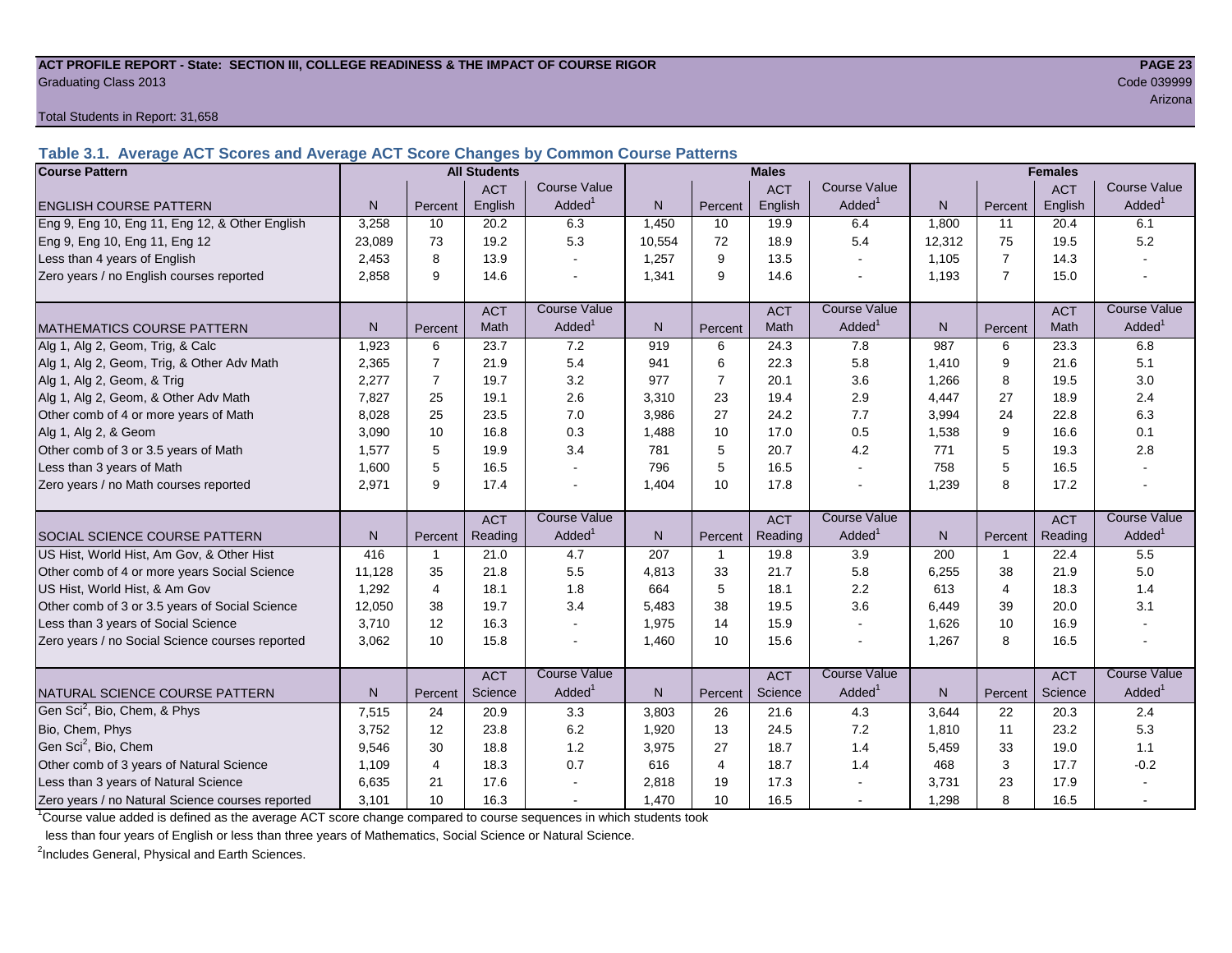#### ACT PROFILE REPORT - State: SECTION III, COLLEGE READINESS & THE IMPACT OF COURSE RIGOR **PAGE 24 Graduating Class 2013** Code 039999 Code 039999

arizona a batalana a tanàna amin'ny fivondronan-kaominin'i Amerika ao amin'ny faritr'i Nord-Arizona. Ny faritr

Total Students in Report: 31,658

# **Table 3.2. College Readiness Percents by Common Course Patterns**

| <b>Course Pattern</b>                            |              |                       | <b>State</b> |                  |              | <b>National</b>       |         |                  |  |  |
|--------------------------------------------------|--------------|-----------------------|--------------|------------------|--------------|-----------------------|---------|------------------|--|--|
|                                                  |              | <b>Percent Taking</b> | Avg ACT      | Percent Who Met  |              | <b>Percent Taking</b> | Avg ACT | Percent Who Met  |  |  |
| <b>ENGLISH COURSE PATTERN</b>                    | $\mathsf{N}$ | Pattern               | English      | <b>Benchmark</b> | N            | Pattern               | English | <b>Benchmark</b> |  |  |
| Eng 9, Eng 10, Eng 11, Eng 12, & Other English   | 3,258        | 10                    | 20.2         | 64               | 380,375      | 21                    | 21.6    | 73               |  |  |
| Eng 9, Eng 10, Eng 11, Eng 12                    | 23,089       | 73                    | 19.2         | 57               | 1,265,911    | 70                    | 20.3    | 65               |  |  |
| Less than 4 years of English                     | 2,453        | 8                     | 13.9         | 23               | 84,048       | 5                     | 15.9    | 36               |  |  |
| Zero years / no English courses reported         | 2,858        | 9                     | 14.6         | 27               | 68,909       | $\overline{4}$        | 16.4    | 38               |  |  |
|                                                  |              |                       |              |                  |              |                       |         |                  |  |  |
|                                                  |              | <b>Percent Taking</b> | Avg ACT      | Percent Who Met  |              | <b>Percent Taking</b> | Avg ACT | Percent Who Met  |  |  |
| <b>MATHEMATICS COURSE PATTERN</b>                | N            | Pattern               | <b>Math</b>  | <b>Benchmark</b> | N            | Pattern               | Math    | <b>Benchmark</b> |  |  |
| Alg 1, Alg 2, Geom, Trig, & Calc                 | 1,923        | 6                     | 23.7         | 67               | 113,999      | 6                     | 23.8    | 68               |  |  |
| Alg 1, Alg 2, Geom, Trig, & Other Adv Math       | 2,365        | 7                     | 21.9         | 56               | 155,095      | 9                     | 21.9    | 56               |  |  |
| Alg 1, Alg 2, Geom, & Trig                       | 2,277        | $\overline{7}$        | 19.7         | 34               | 119,993      | 7                     | 19.4    | 32               |  |  |
| Alg 1, Alg 2, Geom, & Other Adv Math             | 7,827        | 25                    | 19.1         | 28               | 336,291      | 19                    | 19.6    | 32               |  |  |
| Other comb of 4 or more years of Math            | 8,028        | 25                    | 23.5         | 64               | 610,720      | 34                    | 23.6    | 65               |  |  |
| Alg 1, Alg 2, & Geom                             | 3,090        | 10                    | 16.8         | 9                | 223,733      | 12                    | 17.2    | 11               |  |  |
| Other comb of 3 or 3.5 years of Math             | 1,577        | 5                     | 19.9         | 36               | 88,866       | 5                     | 19.7    | 34               |  |  |
| Less than 3 years of Math                        | 1,600        | 5                     | 16.5         | 10               | 77,906       | 4                     | 16.3    | $\overline{7}$   |  |  |
| Zero years / no Math courses reported            | 2,971        | 9                     | 17.4         | 15               | 72,640       | 4                     | 17.9    | 20               |  |  |
|                                                  |              |                       |              |                  |              |                       |         |                  |  |  |
|                                                  |              | <b>Percent Taking</b> | Avg ACT      | Percent Who Met  |              | <b>Percent Taking</b> | Avg ACT | Percent Who Met  |  |  |
| SOCIAL SCIENCE COURSE PATTERN                    | N            | Pattern               | Reading      | <b>Benchmark</b> | $\mathsf{N}$ | Pattern               | Reading | <b>Benchmark</b> |  |  |
| US Hist, World Hist, Am Gov, & Other Hist        | 416          | $\mathbf 1$           | 21.0         | 46               | 50,989       | 3                     | 22.2    | 51               |  |  |
| Other comb of 4 or more years Social Science     | 11,128       | 35                    | 21.8         | 50               | 908,394      | 50                    | 22.0    | 50               |  |  |
| US Hist, World Hist, & Am Gov                    | 1,292        | 4                     | 18.1         | 26               | 106,021      | 6                     | 19.5    | 34               |  |  |
| Other comb of 3 or 3.5 years of Social Science   | 12,050       | 38                    | 19.7         | 36               | 489,586      | 27                    | 21.0    | 43               |  |  |
| Less than 3 years of Social Science              | 3,710        | 12                    | 16.3         | 17               | 171,617      | 10                    | 19.1    | 32               |  |  |
| Zero years / no Social Science courses reported  | 3,062        | 10                    | 15.8         | 16               | 72,636       | $\overline{4}$        | 17.7    | 25               |  |  |
|                                                  |              |                       |              |                  |              |                       |         |                  |  |  |
|                                                  |              | <b>Percent Taking</b> | Avg ACT      | Percent Who Met  |              | <b>Percent Taking</b> | Avg ACT | Percent Who Met  |  |  |
| NATURAL SCIENCE COURSE PATTERN                   | N            | Pattern               | Science      | <b>Benchmark</b> | N            | Pattern               | Science | <b>Benchmark</b> |  |  |
| Gen Sci <sup>1</sup> , Bio, Chem, & Phys         | 7,515        | 24                    | 20.9         | 40               | 767,293      | 43                    | 21.9    | 46               |  |  |
| Bio, Chem, Phys                                  | 3,752        | 12                    | 23.8         | 63               | 183,685      | 10                    | 23.0    | 54               |  |  |
| Gen Sci <sup>1</sup> , Bio, Chem                 | 9,546        | 30                    | 18.8         | 21               | 504,165      | 28                    | 19.9    | 28               |  |  |
| Other comb of 3 years of Natural Science         | 1,109        | 4                     | 18.3         | 20               | 51,822       | 3                     | 19.1    | 25               |  |  |
| Less than 3 years of Natural Science             | 6,635        | 21                    | 17.6         | 17               | 218,267      | 12                    | 18.0    | 17               |  |  |
| Zero years / no Natural Science courses reported | 3,101        | 10                    | 16.3         | 10               | 74,011       | 4                     | 17.8    | 18               |  |  |

<sup>1</sup>Includes General, Physical and Earth Sciences.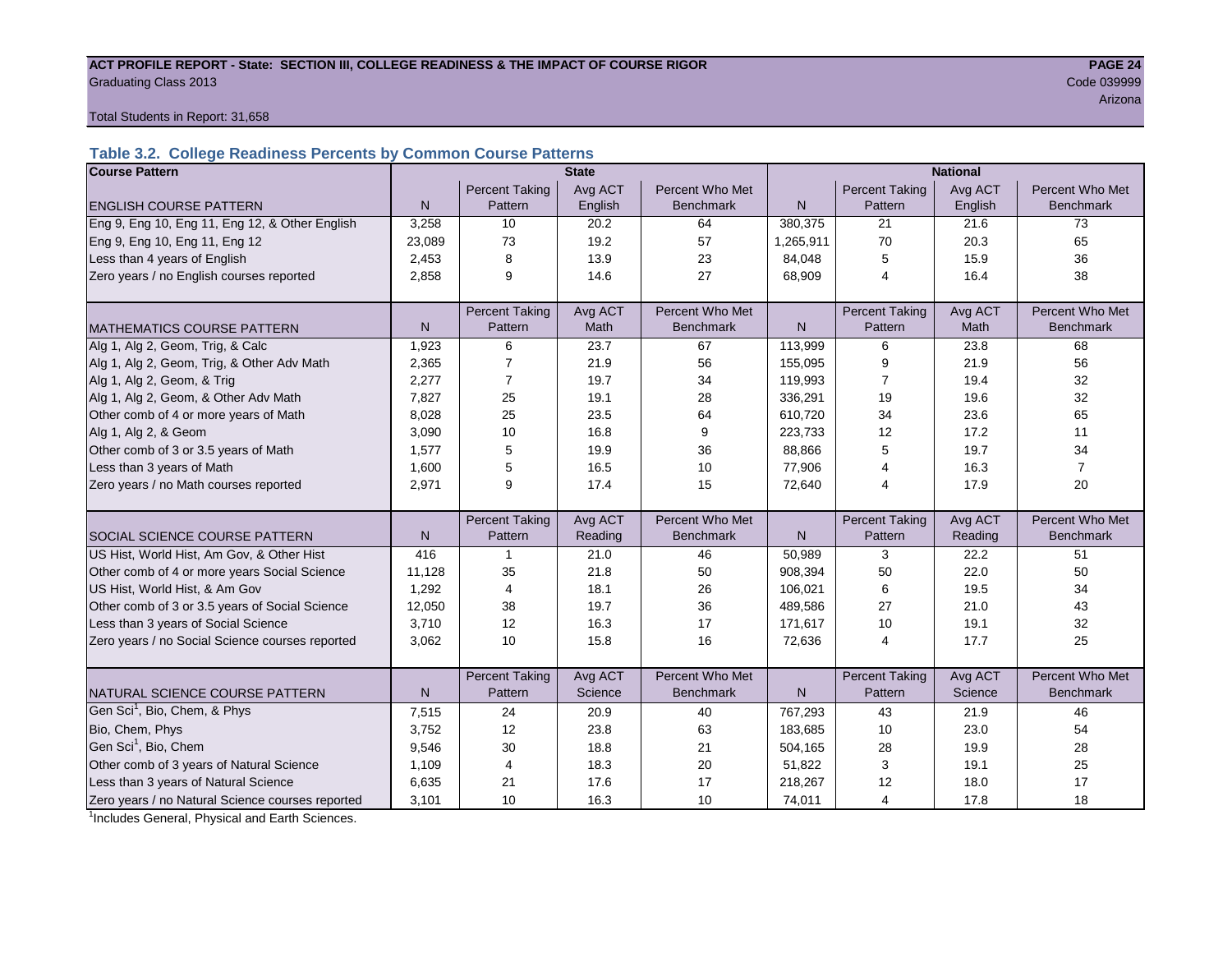# Section IV Career and Educational Aspirations

Beginning with the Graduating Class of 2013, all students whose scores are college reportable, both standard and extended time tests, are now included. Also beginning with the 2013 Graduating Class data, College Readiness Benchmarks for Reading and Science were updated to reflect the most recent college coursework research.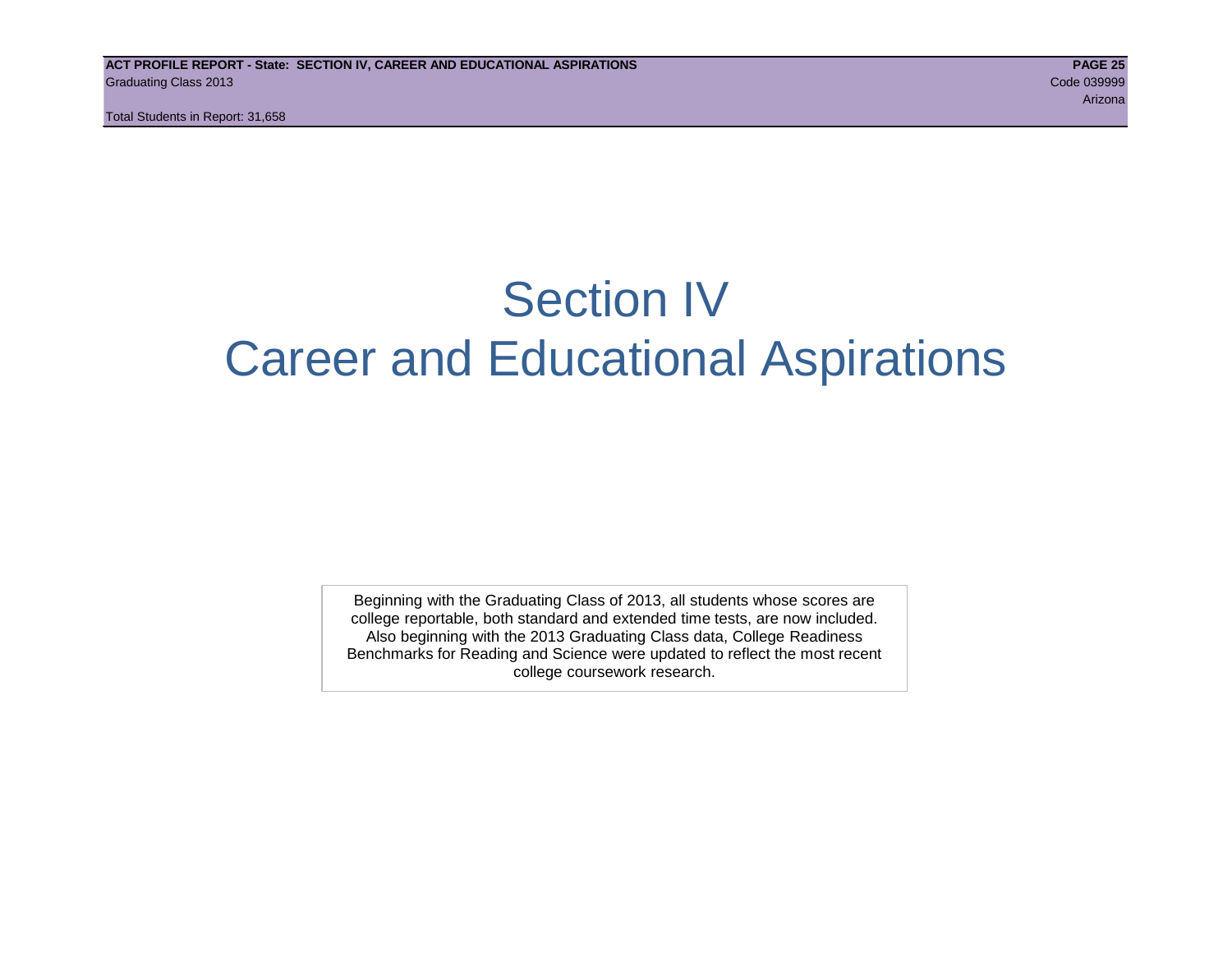#### **ACT PROFILE REPORT - State: SECTION IV, CAREER AND EDUCATIONAL ASPIRATIONS PAGE 26** Graduating Class 2013 Code 039999

arizona de la construcción de la construcción de la construcción de la construcción de la construcción de la c

#### Total Students in Report: 31,658

**Table 4.1. Distribution of Planned Educational Majors for All Students by College Plans**

|                                              |                | <b>All Students</b>  |         |     | Plan on 2 Years or Less of College |         |       | Plan on 4 Years or More of College |         |
|----------------------------------------------|----------------|----------------------|---------|-----|------------------------------------|---------|-------|------------------------------------|---------|
|                                              |                |                      | Avg ACT |     |                                    | Avg ACT |       |                                    | Avg ACT |
| <b>Planned Educational Major</b>             | N <sup>1</sup> | Percent <sup>2</sup> | Comp    | N.  | Percent <sup>2</sup>               | Comp    | N     | Percent <sup>2</sup>               | Comp    |
| Agriculture & Natural Resources Conservation | 379            |                      | 18.5    | 45  | 2                                  | 14.3    | 303   |                                    | 19.3    |
| Architecture                                 | 429            |                      | 19.6    | 23  |                                    | 15.0    | 375   | 2                                  | 20.0    |
| Area, Ethnic, & Multidisciplinary Studies    | 57             | $\Omega$             | 20.4    | 4   | $\Omega$                           | 13.0    | 49    | 0                                  | 20.8    |
| Arts: Visual & Performing                    | 2,347          |                      | 18.8    | 284 | 13                                 | 15.0    | 1,889 | 8                                  | 19.4    |
| <b>Business</b>                              | 2,507          | 8                    | 20.0    | 192 | 9                                  | 15.2    | 2,146 | 9                                  | 20.4    |
| Communications                               | 583            | $\overline{2}$       | 21.1    | 34  | 2                                  | 14.9    | 514   | $\overline{2}$                     | 21.5    |
| Community, Family, & Personal Services       | 1,310          | 4                    | 16.5    | 263 | 12                                 | 15.0    | 945   | 4                                  | 17.0    |
| Computer Science & Mathematics               | 651            | 2                    | 22.0    | 48  | 2                                  | 16.0    | 562   |                                    | 22.5    |
| Education                                    | 1,061          | 3                    | 19.7    | 45  | 2                                  | 16.0    | 970   | 4                                  | 19.9    |
| Engineering                                  | 2,410          | 8                    | 22.7    | 98  | 4                                  | 15.2    | 2,173 | 9                                  | 23.1    |
| Engineering Technology & Drafting            | 532            | 2                    | 18.6    | 88  | 4                                  | 15.0    | 409   | $\overline{2}$                     | 19.5    |
| English & Foreign Languages                  | 334            |                      | 22.4    | 20  |                                    | 17.9    | 287   |                                    | 22.6    |
| <b>Health Administration &amp; Assisting</b> | 1.086          | 3                    | 17.1    | 120 | 5                                  | 14.8    | 888   | 4                                  | 17.5    |
| Health Sciences & Technologies               | 5,861          | 19                   | 20.0    | 251 | 11                                 | 15.5    | 5,327 | 22                                 | 20.3    |
| Philosophy, Religion, & Theology             | 129            | 0                    | 20.7    | 6   | $\mathbf 0$                        | 19.0    | 115   | 0                                  | 20.5    |
| Repair, Production, & Construction           | 422            |                      | 16.3    | 147 | $\overline{7}$                     | 15.4    | 233   |                                    | 17.2    |
| Sciences: Biological & Physical              | 1,588          | 5                    | 23.3    | 29  |                                    | 15.6    | 1,470 | 6                                  | 23.5    |
| Social Sciences & Law                        | 2,494          | 8                    | 20.5    | 83  |                                    | 14.8    | 2,280 | 10                                 | 20.7    |
| Undecided                                    | 3,307          | 10                   | 20.7    | 237 | 11                                 | 15.1    | 2,537 | 11                                 | 21.4    |
| No Response                                  | 4,077          | 13                   | 15.8    | 142 | 6                                  | 13.4    | 359   | $\overline{2}$                     | 15.8    |

1 2-Year and 4-Year "N" counts do not reflect "Missing" and "Other" college plans, therefore they may not add up to the N count for All Students.

<sup>2</sup> Percent of students tested within College Plan groups (All Students, 2-Year, 4-Year).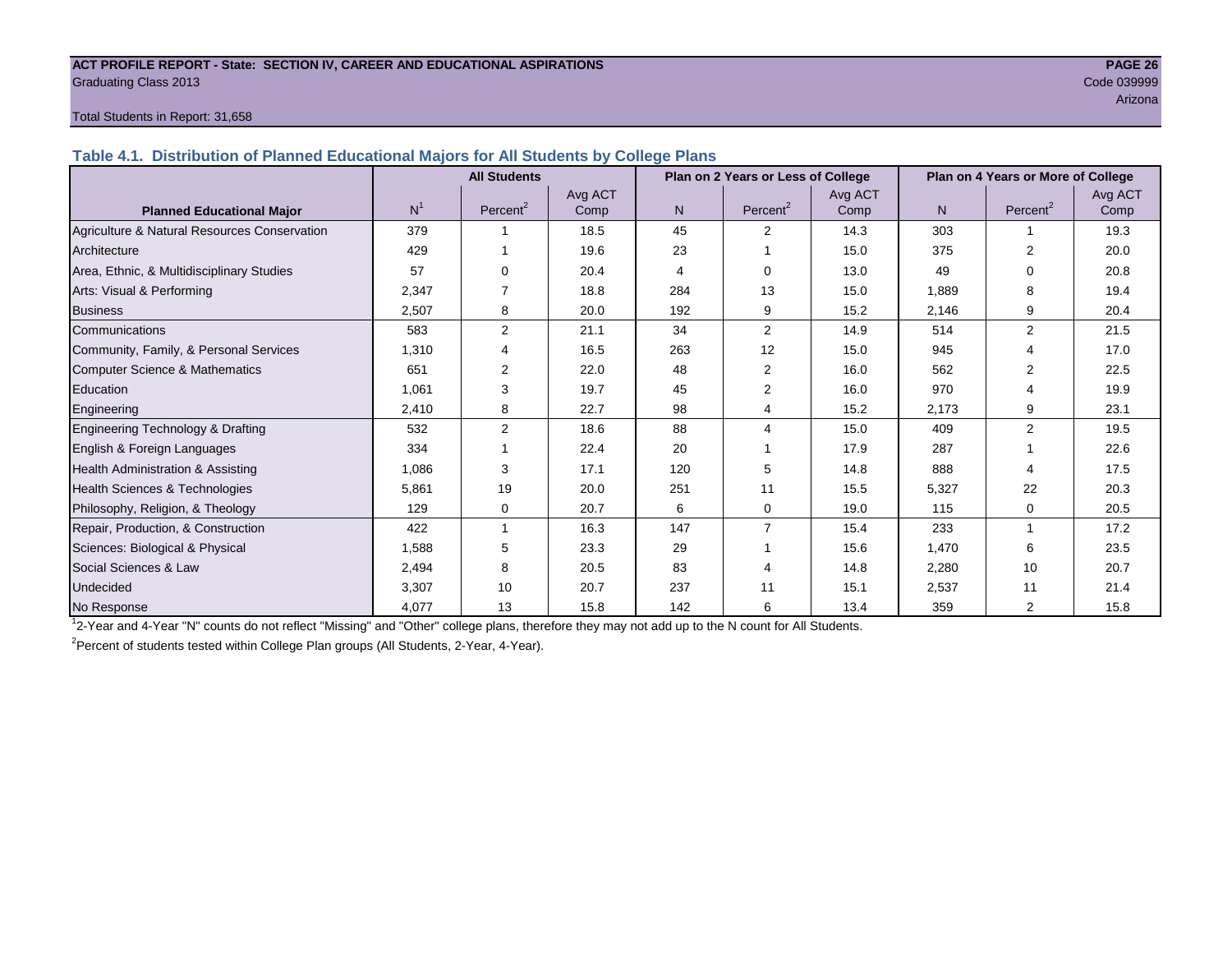#### **ACT PROFILE REPORT - State: SECTION IV, CAREER AND EDUCATIONAL ASPIRATIONS PAGE 27** Graduating Class 2013 Code 039999

#### Total Students in Report: 31,658

# **Table 4.2. Average ACT Composite Scores for Racial/Ethnic Groups by Post-Secondary Educational Aspirations**

| <b>Educational Degree</b> | <b>All Racial/Ethnic Groups</b><br><b>Combined</b> |         | <b>Black/African American</b> |         |     | American Indian/ Alaska Native |       | White   | Hispanic/Latino |         |  |
|---------------------------|----------------------------------------------------|---------|-------------------------------|---------|-----|--------------------------------|-------|---------|-----------------|---------|--|
| <b>Aspirations</b>        | N                                                  | Average | N.                            | Average | N   | Average                        | N     | Average | N               | Average |  |
| Voc-Tech                  | 571                                                | 15.0    | 13                            | 13.3    | 41  | 13.9                           | 137   | 16.8    | 322             | 14.5    |  |
| 2-yr College Degree       | 1.620                                              | 15.7    | 66                            | 14.4    | 116 | 14.3                           | 393   | 16.9    | 867             | 14.4    |  |
| <b>Bachelors Degree</b>   | 12.175                                             | 19.2    | 548                           | 16.6    | 580 | 16.3                           | 5.054 | 21.5    | 4.605           | 17.3    |  |
| <b>Graduate Study</b>     | 4,431                                              | 22.3    | 162                           | 19.5    | 110 | 18.0                           | 2,165 | 24.3    | 1,411           | 19.7    |  |
| Prof. Level Degree        | 7,278                                              | 21.8    | 317                           | 19.1    | 295 | 17.9                           | 2,870 | 24.1    | 2.644           | 19.5    |  |
| Other                     | 696                                                | 16.3    | 29                            | 14.3    | 51  | 15.1                           | 199   | 18.2    | 307             | 15.2    |  |
| No Response               | 4,887                                              | 17.2    | 245                           | 15.0    | 119 | 15.7                           | .392  | 20.6    | 2,156           | 15.4    |  |

| <b>Educational Degree</b> | <b>All Racial/Ethnic Groups</b><br><b>Combined</b> |         | Asian |         |              | Native Hawaiian/<br><b>Other Pacific Islander</b> |     | Two or more races | Prefer not to respond/<br><b>No Response</b> |         |  |
|---------------------------|----------------------------------------------------|---------|-------|---------|--------------|---------------------------------------------------|-----|-------------------|----------------------------------------------|---------|--|
| <b>Aspirations</b>        | N                                                  | Average | N     | Average | Average<br>N |                                                   | N   | Average           | N                                            | Average |  |
| Voc-Tech                  | 571                                                | 15.0    | 8     | 13.0    |              | 18.0                                              | 11  | 16.1              | 38                                           | 13.9    |  |
| 2-yr College Degree       | 1,620                                              | 15.1    | 17    | 14.6    |              | 15.8                                              | 35  | 17.1              | 118                                          | 14.4    |  |
| <b>Bachelors Degree</b>   | 12,175                                             | 19.2    | 282   | 20.3    | 60           | 18.3                                              | 461 | 20.3              | 585                                          | 18.2    |  |
| <b>Graduate Study</b>     | 4.431                                              | 22.3    | 185   | 23.8    | 18           | 20.8                                              | 149 | 23.2              | 231                                          | 21.9    |  |
| Prof. Level Degree        | 7,278                                              | 21.8    | 424   | 24.8    | 34           | 20.9                                              | 294 | 22.4              | 400                                          | 21.8    |  |
| Other                     | 696                                                | 16.3    | 18    | 17.6    |              | 15.0                                              | 24  | 18.7              | 64                                           | 16.1    |  |
| No Response               | 4,887                                              | 17.2    | 136   | 20.4    | 14           | 17.4                                              | 125 | 19.1              | 700                                          | 16.1    |  |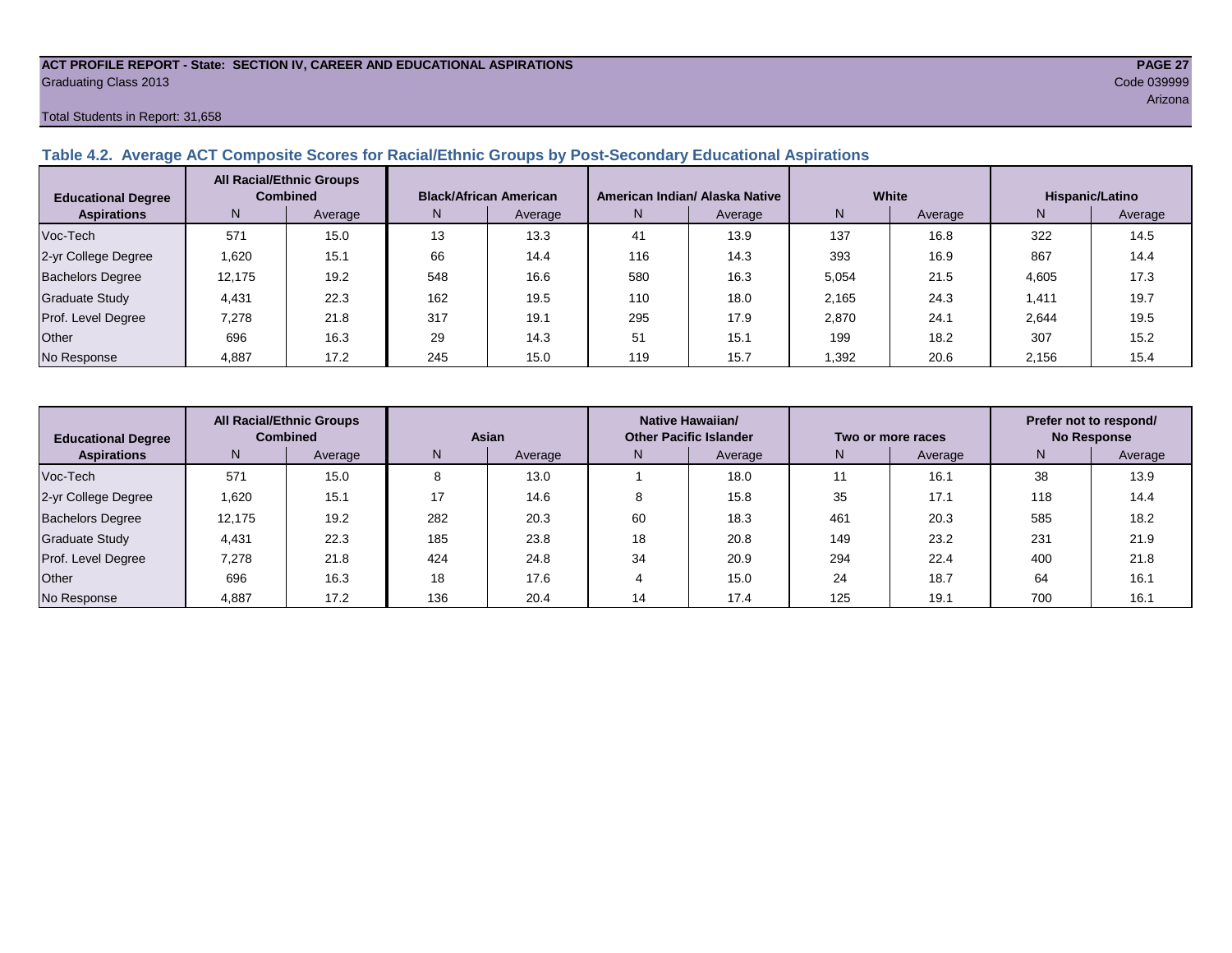#### **ACT PROFILE REPORT - State: SECTION IV, CAREER AND EDUCATIONAL ASPIRATIONS PAGE 28** Code 039999 Craduating Class 2013 Code 039999 Code 039999 Code 039999 Code 039999 Code 039999 Code 039999 Code 039999 Code 039999 Code 039999 Code 039999 Code 039999 Code 039999 Code 039999 Code 039999 Code 039999 Code 039

#### Total Students in Report: 31,658

# **Table 4.3. Students' Score Report Preferences at Time of Testing**

|                                       |              | <b>Percent of Students in</b> |                                           |         |                         |           |         |           |                |                |                |
|---------------------------------------|--------------|-------------------------------|-------------------------------------------|---------|-------------------------|-----------|---------|-----------|----------------|----------------|----------------|
|                                       |              | <b>Number of Students</b>     | <b>College Readiness Standards Ranges</b> |         |                         |           |         |           |                |                |                |
|                                       |              |                               |                                           | 2nd-6th |                         |           |         |           |                |                |                |
| Name                                  | <b>State</b> | Total                         | 1st Choice                                | Choice  | $01 - 12$               | $13 - 15$ | $16-19$ | $20 - 23$ | 24-27          | $28-32$ 33-36  |                |
| <b>ARIZONA STATE UNIVERSITY</b>       | Arizona      | 12,376                        | 5,474                                     | 6,902   | 6                       | 18        | 28      | 25        | 15             | 7              |                |
| UNIVERSITY OF ARIZONA                 | Arizona      | 10,708                        | 3,833                                     | 6,875   | 6                       | 17        | 27      | 25        | 15             | 8              | 1              |
| NORTHERN ARIZONA UNIVERSITY           | Arizona      | 8,381                         | 2,008                                     | 6,373   | 5                       | 16        | 29      | 28        | 16             | 6              | 0              |
| <b>GRAND CANYON UNIVERSITY</b>        | Arizona      | 4,226                         | 1,010                                     | 3,216   | 8                       | 23        | 33      | 24        | 10             | 3              | 0              |
| <b>GLENDALE COMMUNITY COLLEGE</b>     | Arizona      | 2,326                         | 707                                       | 1,619   | 13                      | 31        | 32      | 17        | 6              |                | 0              |
| STATE-COLLEGE/NO REPORTS NOW          | lowa         | 1,641                         | 1,640                                     |         | 15                      | 27        | 28      | 17        | 8              | 5              | $\mathbf{1}$   |
| PHOENIX COLLEGE                       | Arizona      | 1,593                         | 356                                       | 1,237   | 20                      | 40        | 30      | 8         | 2              | $\Omega$       | $\Omega$       |
| PIMA COMMUNITY COLLEGE                | Arizona      | 1,236                         | 342                                       | 894     | 14                      | 30        | 31      | 17        | 5              | 2              | $\Omega$       |
| ARIZONA WESTERN COLLEGE               | Arizona      | 1,220                         | 658                                       | 562     | 22                      | 37        | 27      | 12        | $\overline{2}$ |                | $\Omega$       |
| CHANDLER-GILBERT COMMUNITY COLLEGE    | Arizona      | 1,040                         | 330                                       | 710     | 8                       | 24        | 33      | 24        | 9              | $\overline{2}$ | 0              |
| <b>MESA COMMUNITY COLLEGE</b>         | Arizona      | 882                           | 168                                       | 714     | 10                      | 26        | 29      | 22        | 10             | $\overline{4}$ | 0              |
| UNIVERSITY OF SOUTHERN CALIFORNIA     | California   | 792                           | 144                                       | 648     | 5                       | 17        | 26      | 25        | 14             | 11             | 1              |
| SAN DIEGO STATE UNIVERSITY            | California   | 789                           | 127                                       | 662     | 3                       | 16        | 29      | 28        | 17             | 6              | 0              |
| <b>GATEWAY COMMUNITY COLLEGE</b>      | Arizona      | 787                           | 176                                       | 611     | 21                      | 41        | 24      | 11        | 3              | $\Omega$       | 0              |
| <b>BRIGHAM YOUNG UNIVERSITY</b>       | Utah         | 765                           | 450                                       | 315     | 1                       | 3         | 9       | 28        | 32             | 25             | 3              |
| ART INSTITUTE OF PHOENIX THE          | Arizona      | 752                           | 231                                       | 521     | 14                      | 31        | 33      | 16        | 5              |                | $\Omega$       |
| <b>NCAA ELIGIBILITY CENTER</b>        | Indiana      | 625                           | 293                                       | 332     | $\overline{\mathbf{4}}$ | 16        | 30      | 28        | 15             | 6              | $\mathbf 1$    |
| <b>STANFORD UNIVERSITY</b>            | California   | 587                           | 156                                       | 431     | $\Omega$                | 3         | 12      | 20        | 24             | 30             | 10             |
| UNIVERSITY OF CALIFORNIA-LOS ANGELES  | California   | 523                           | 111                                       | 412     | $\overline{2}$          | 8         | 25      | 29        | 20             | 15             | $\mathbf{1}$   |
| <b>BRIGHAM YOUNG UNIVERSITY-IDAHO</b> | Idaho        | 482                           | 114                                       | 368     | $\Omega$                | 3         | 11      | 34        | 32             | 18             | $\mathbf{1}$   |
| SOUTH MOUNTAIN COMMUNITY COLLEGE      | Arizona      | 434                           | 99                                        | 335     | 21                      | 42        | 27      | 8         | $\mathbf{1}$   | $\Omega$       | 0              |
| ESTRELLA MOUNTAIN COMMUNITY COLLEGE   | Arizona      | 427                           | 104                                       | 323     | 13                      | 31        | 37      | 14        | 4              | $\Omega$       | $\Omega$       |
| UNIVERSITY OF SAN DIEGO               | California   | 384                           | 41                                        | 343     | $\overline{2}$          | 12        | 24      | 29        | 22             | 10             | 1              |
| SCOTTSDALE COMMUNITY COLLEGE          | Arizona      | 366                           | 59                                        | 307     | 12                      | 24        | 34      | 21        | $\overline{7}$ |                | 0              |
| COCONINO COMMUNITY COLLEGE            | Arizona      | 344                           | 108                                       | 236     | 10                      | 27        | 33      | 22        | 5              | $\overline{2}$ | 0              |
| ARIZONA CHRISTIAN UNIVERSITY          | Arizona      | 330                           | 84                                        | 246     | 12                      | 19        | 27      | 25        | 12             | 5              | $\Omega$       |
| DEVRY UNIVERSITY-PHOENIX AZ           | Arizona      | 320                           | 54                                        | 266     | 13                      | 28        | 29      | 22        | $\overline{7}$ | $\overline{2}$ | $\Omega$       |
| EASTERN ARIZONA COLLEGE               | Arizona      | 313                           | 97                                        | 216     | 10                      | 21        | 27      | 26        | 11             | 5              | $\Omega$       |
| ART INST OF CALIFORNIA-SAN DIEGO THE  | California   |                               | 45                                        | 258     | 16                      | 37        | 31      | 13        | 3              | $\Omega$       | $\Omega$       |
| UNIVERSITY OF OREGON                  | Oregon       | 296                           | 65                                        | 231     | 3                       | 13        | 26      | 29        | 20             | 10             | 0              |
| All Other Institutions                |              | 21,168                        | 4,750                                     | 16,418  | $\overline{7}$          | 15        | 23      | 23        | 18             | 13             | $\overline{2}$ |
| Total                                 |              | 76,416                        | 23,834                                    | 52,582  | 8                       | 19        | 27      | 23        | 14             | 8              | $\mathbf{1}$   |

arizona de la construcción de la construcción de la construcción de la construcción de la construcción de la c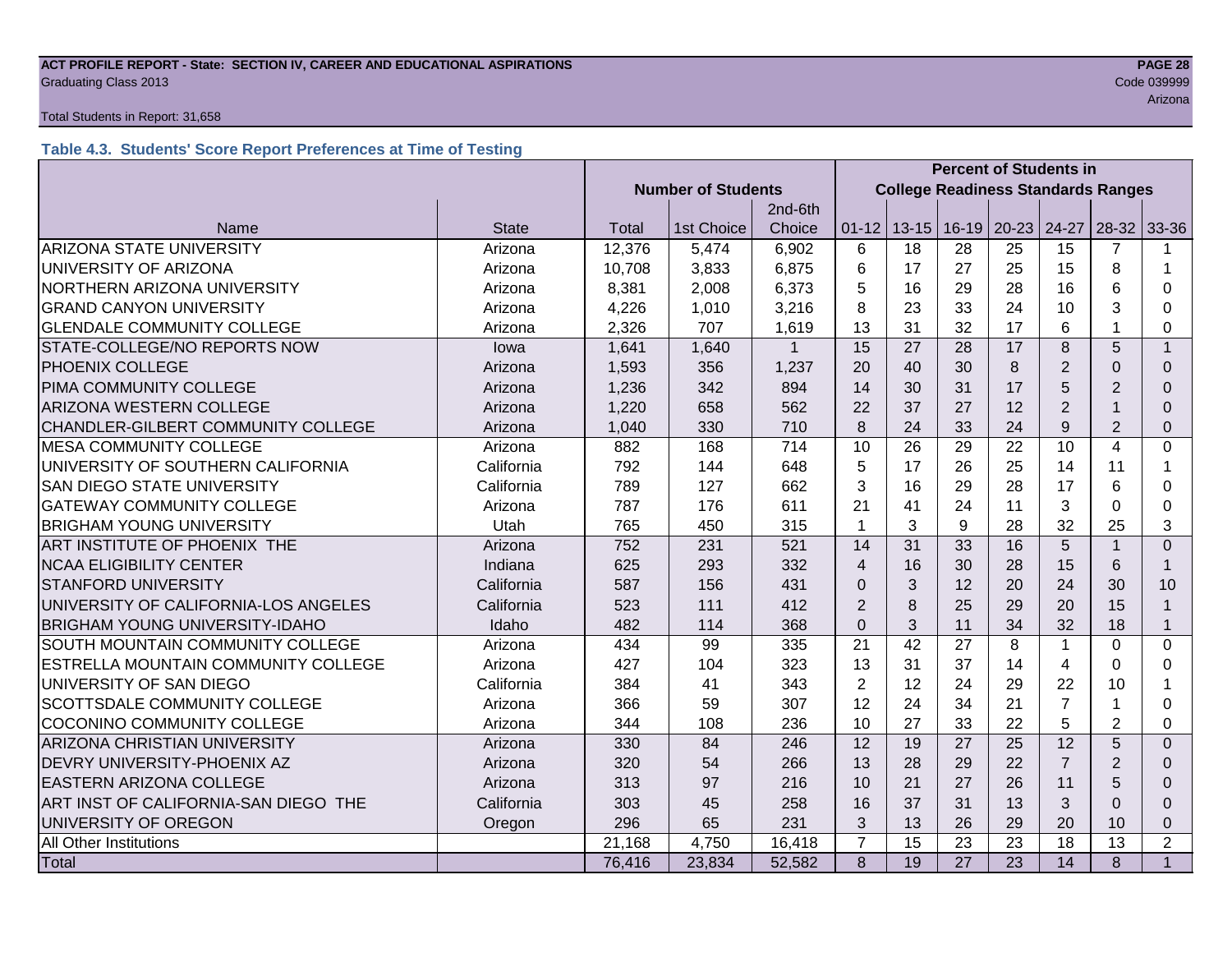# Section V Optional Writing Test Results

Beginning with the Graduating Class of 2013, all students whose scores are college reportable, both standard and extended time tests, are now included. Also beginning with the 2013 Graduating Class data, College Readiness Benchmarks for Reading and Science were updated to reflect the most recent college coursework research.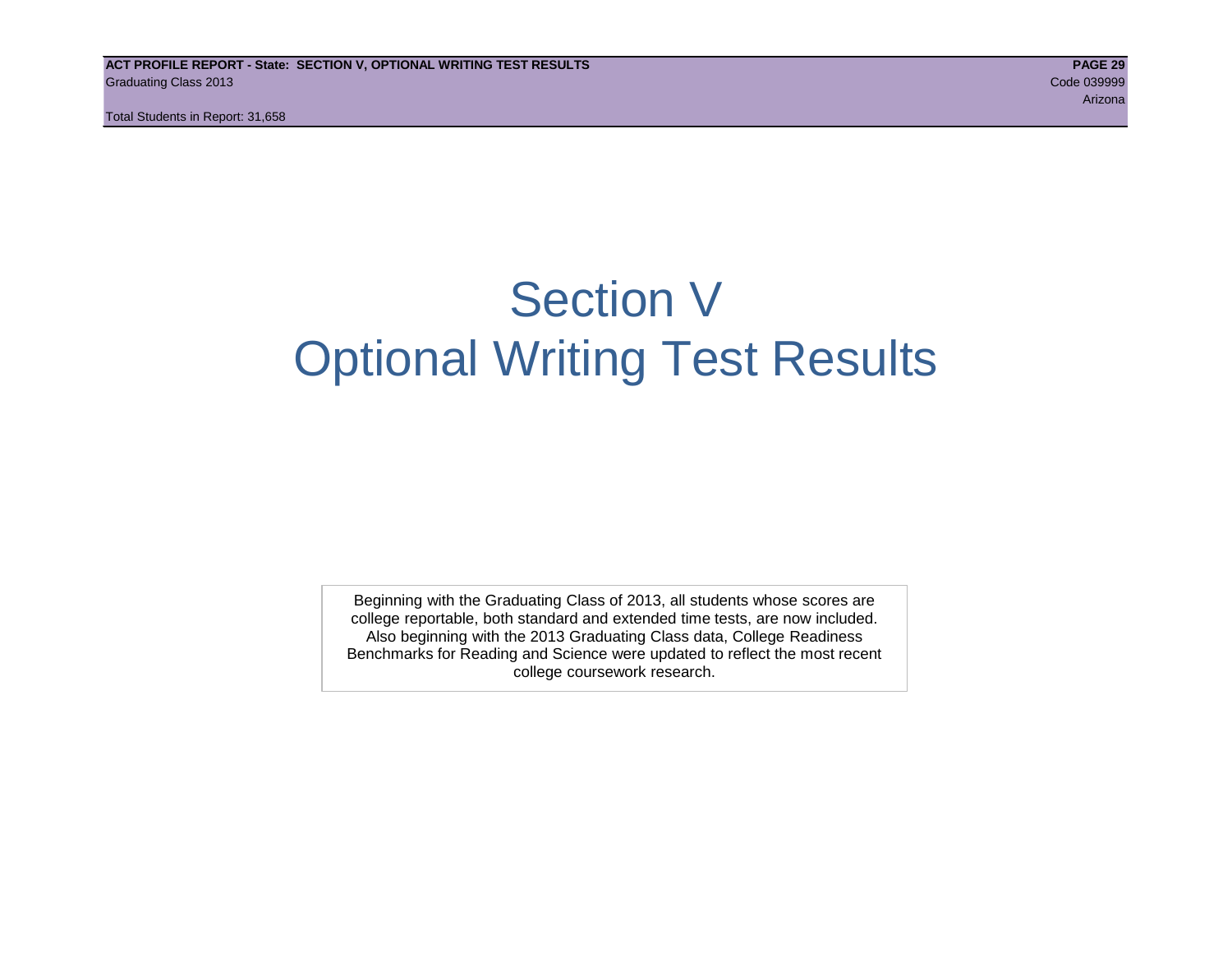#### **ACT PROFILE REPORT - State: SECTION V, OPTIONAL WRITING TEST RESULTS PAGE 30** Graduating Class 2013 Code 039999

#### Total Students in Report: 31,658

arizona de la construcción de la construcción de la construcción de la construcción de la construcción de la c

| $\frac{1}{2}$ and $\frac{1}{2}$ . The control of the control of $\frac{1}{2}$ and $\frac{1}{2}$ and $\frac{1}{2}$ and $\frac{1}{2}$ and $\frac{1}{2}$ and $\frac{1}{2}$ and $\frac{1}{2}$ and $\frac{1}{2}$ and $\frac{1}{2}$ and $\frac{1}{2}$ |              |                           |              |                 |              |                 |                                 |          |  |  |  |
|-------------------------------------------------------------------------------------------------------------------------------------------------------------------------------------------------------------------------------------------------|--------------|---------------------------|--------------|-----------------|--------------|-----------------|---------------------------------|----------|--|--|--|
|                                                                                                                                                                                                                                                 |              | <b>Average ACT Scores</b> |              |                 |              |                 |                                 |          |  |  |  |
|                                                                                                                                                                                                                                                 |              | N                         |              | <b>English</b>  |              | <b>Essay</b>    | <b>English/Writing Combined</b> |          |  |  |  |
|                                                                                                                                                                                                                                                 | <b>State</b> | National                  | <b>State</b> | <b>National</b> | <b>State</b> | <b>National</b> | <b>State</b>                    | National |  |  |  |
| <b>All Students</b>                                                                                                                                                                                                                             | 8,033        | 942,769                   | 22.5         | 21.3            | 7.2          | 7.0             | 21.6                            | 20.5     |  |  |  |
| Black/African American                                                                                                                                                                                                                          | 327          | 114,751                   | 18.4         | 16.3            | 6.7          | 6.1             | 18.2                            | 16.0     |  |  |  |
| American Indian/Alaska Native                                                                                                                                                                                                                   | 435          | 6,031                     | 15.4         | 16.8            | 6.1          | 6.1             | 15.4                            | 16.4     |  |  |  |
| White                                                                                                                                                                                                                                           | 3,842        | 518,407                   | 24.8         | 22.9            | 7.4          | 7.2             | 23.5                            | 21.9     |  |  |  |
| Hispanic/Latino                                                                                                                                                                                                                                 | 2,250        | 151.504                   | 19.8         | 18.6            | 7.0          | 6.8             | 19.5                            | 18.3     |  |  |  |
| Asian                                                                                                                                                                                                                                           | 408          | 54,580                    | 24.7         | 23.5            | 7.6          | 7.6             | 23.6                            | 22.7     |  |  |  |
| Native Hawaiian/Other Pac. Isl.                                                                                                                                                                                                                 | 37           | 2,812                     | 20.1         | 19.5            | 6.6          | 6.9             | 19.3                            | 19.2     |  |  |  |
| Two or more races                                                                                                                                                                                                                               | 315          | 35,355                    | 23.4         | 21.5            | 7.4          | 7.0             | 22.5                            | 20.6     |  |  |  |
| Prefer not/No Response                                                                                                                                                                                                                          | 419          | 59,329                    | 24.1         | 21.8            | 7.4          | 7.1             | 22.9                            | 20.9     |  |  |  |
| Males                                                                                                                                                                                                                                           | 3,434        | 423,104                   | 22.5         | 21.0            | 7.1          | 6.7             | 21.5                            | 20.1     |  |  |  |
| Females                                                                                                                                                                                                                                         | 4,595        | 513,945                   | 22.6         | 21.6            | 7.3          | 7.2             | 21.8                            | 20.9     |  |  |  |
| Missing                                                                                                                                                                                                                                         |              | 5,720                     | 18.8         | 16.6            | 7.5          | 6.3             | 19.3                            | 16.5     |  |  |  |

**Table 5.1. Average ACT English and Writing Scores by Race/Ethnicity and Gender for students who took ACT Writing**